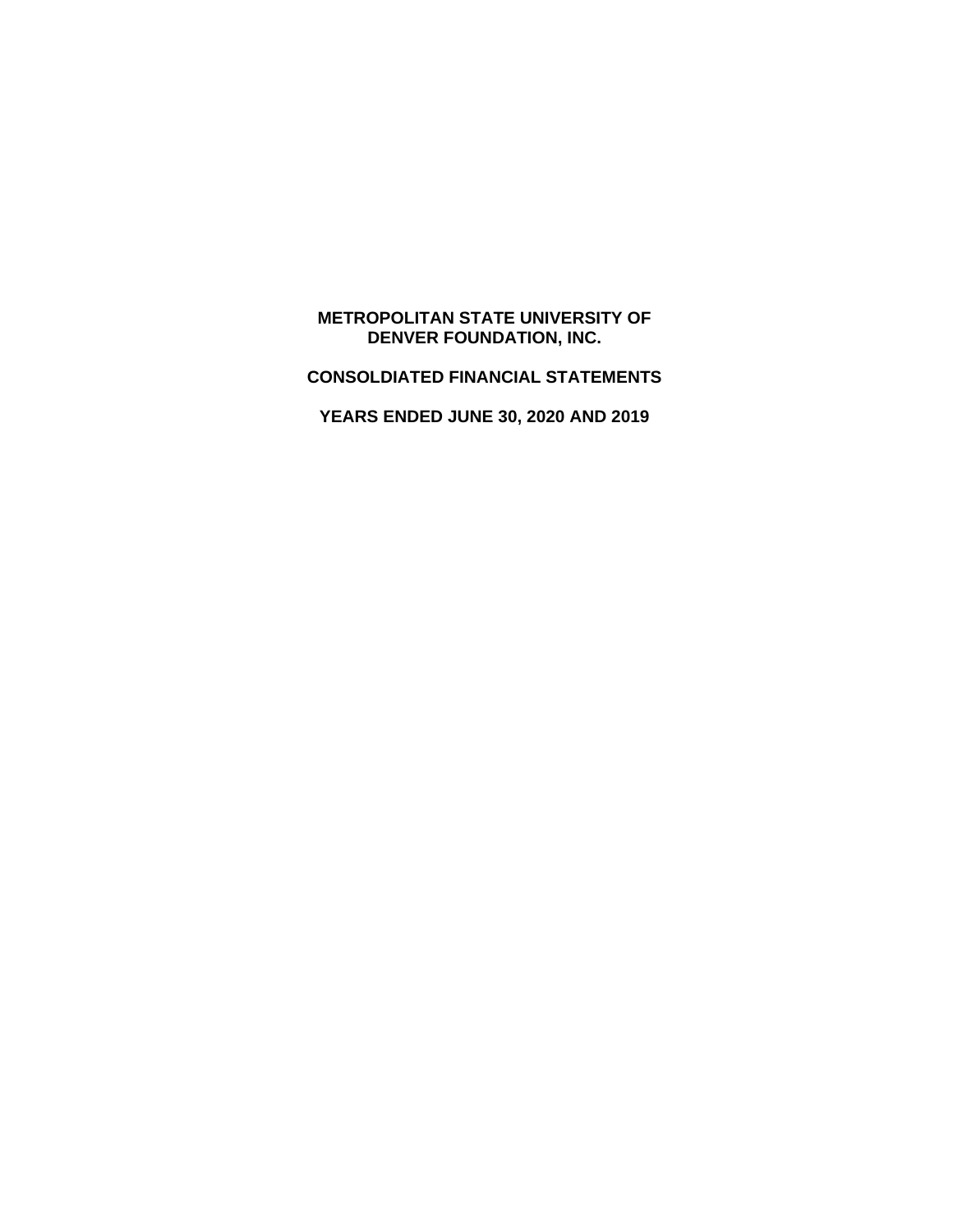# **METROPOLITAN STATE UNIVERSITY OF DENVER FOUNDATION, INC. TABLE OF CONTENTS YEARS ENDED JUNE 30, 2020 AND 2019**

| INDEPENDENT AUDITORS' REPORT                          |   |
|-------------------------------------------------------|---|
| CONSOLIDATED FINANCIAL STATEMENTS                     |   |
| <b>CONSOLIDATED STATEMENTS OF FINANCIAL POSITION</b>  | 3 |
| <b>CONSOLIDATED STATEMENTS OF ACTIVITIES</b>          | 4 |
| <b>CONSOLIDATED STATEMENTS OF FUNCTIONAL EXPENSES</b> | 6 |
| <b>CONSOLIDATED STATEMENTS OF CASH FLOWS</b>          | 8 |
| NOTES TO CONSOLIDATED FINANCIAL STATEMENTS            | 9 |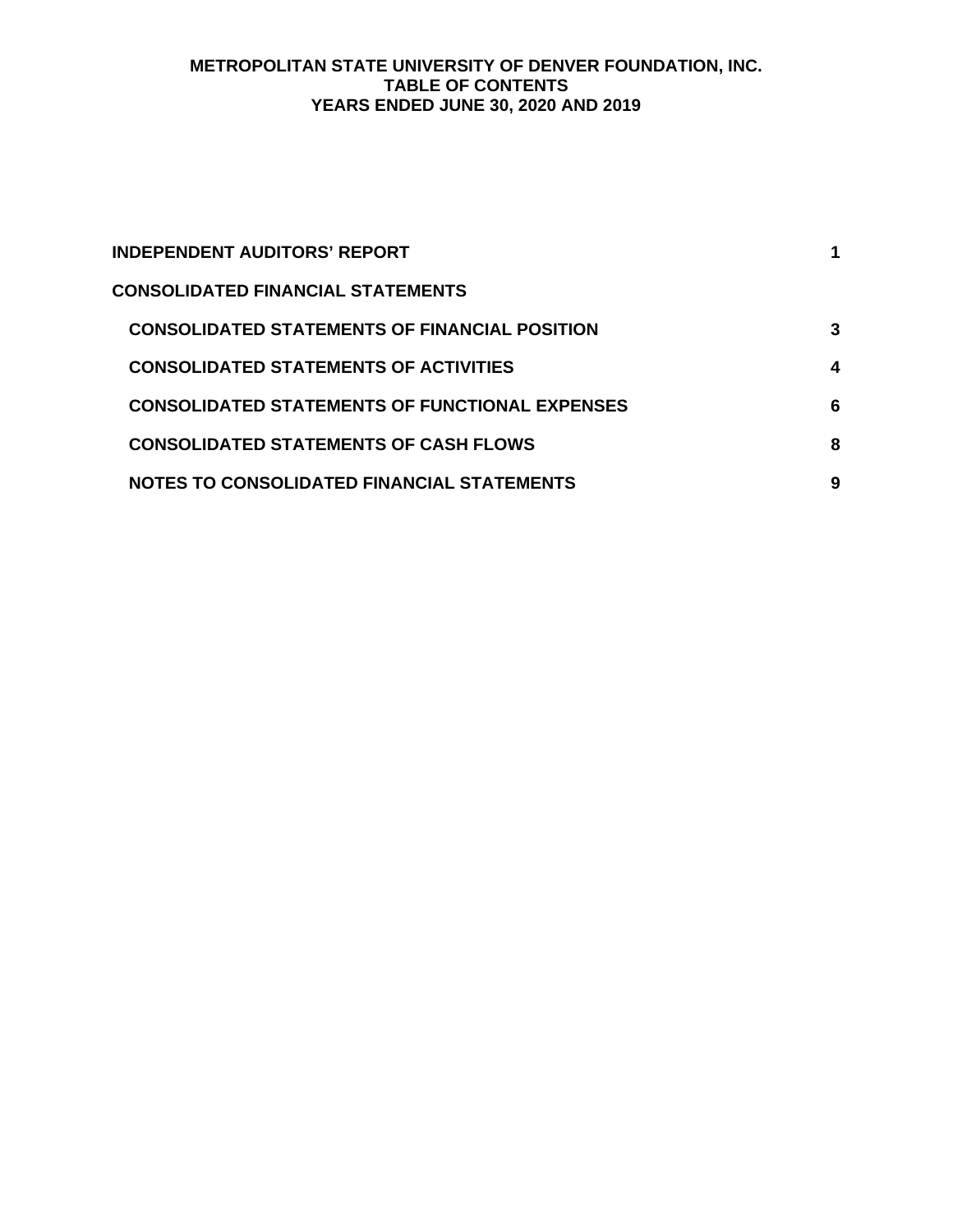# **METROPOLITAN STATE UNIVERSITY OF DENVER FOUNDATION, INC. CONSOLIDATED STATEMENTS OF FINANCIAL POSITION JUNE 30, 2020 AND 2019**

|                                                | 2020            | 2019             |  |  |
|------------------------------------------------|-----------------|------------------|--|--|
| <b>ASSETS</b>                                  |                 |                  |  |  |
| Cash and Cash Equivalents                      | \$<br>1,226,392 | \$<br>954,916    |  |  |
| Cash Restricted for Distribution to University | 117,528         | 173,612          |  |  |
| Cash Restricted for Alumni Association         | 18,884          | 259,458          |  |  |
| Investments                                    | 8,939,678       | 8,845,469        |  |  |
| Receivable from University                     | 8,916           | 10,630           |  |  |
| Promises to Give, Net                          | 1,624,727       | 1,279,201        |  |  |
| Prepaid Expenses and Other Assets              | 38,723          | 18,455           |  |  |
| Property and Equipment, Net                    | 1,370,202       | 1,405,602        |  |  |
| Endowment:                                     |                 |                  |  |  |
| Promises to Give, Net                          | 1,313,203       | 1,466,302        |  |  |
| Investments                                    | 16,742,947      | 15,424,786       |  |  |
| <b>Total Assets</b>                            | 31,401,200      | 29,838,431<br>\$ |  |  |
| <b>LIABILITIES AND NET ASSETS</b>              |                 |                  |  |  |
| <b>LIABILITIES</b>                             |                 |                  |  |  |
| <b>Accounts Payable and Other Liabilities</b>  | \$<br>87,715    | \$<br>104,921    |  |  |
| Accounts Payable to University                 | 175,313         | 515,877          |  |  |
| Funds Held for Distribution to University      | 117,528         | 173,612          |  |  |
| Funds Held for Alumni Association              | 18,884          | 259,458          |  |  |
| Paycheck Protection Program Loan               | 71,700          |                  |  |  |
| <b>Total Liabilities</b>                       | 471,140         | 1,053,868        |  |  |
| <b>NET ASSETS</b>                              |                 |                  |  |  |
| <b>Without Donor Restrictions:</b>             |                 |                  |  |  |
| Undesignated                                   | 3,175,890       | 2,913,054        |  |  |
| Board-Designated                               | 979,371         | 1,032,500        |  |  |
| Invested in Property and Equipment, Net        | 1,370,202       | 1,405,602        |  |  |
| <b>Total Without Donor Restrictions</b>        | 5,525,463       | 5,351,156        |  |  |
| <b>With Donor Restrictions</b>                 | 25,404,597      | 23,433,407       |  |  |
| <b>Total Net Assets</b>                        | 30,930,060      | 28,784,563       |  |  |
| <b>Total Liabilities and Net Assets</b>        | 31,401,200      | 29,838,431<br>S. |  |  |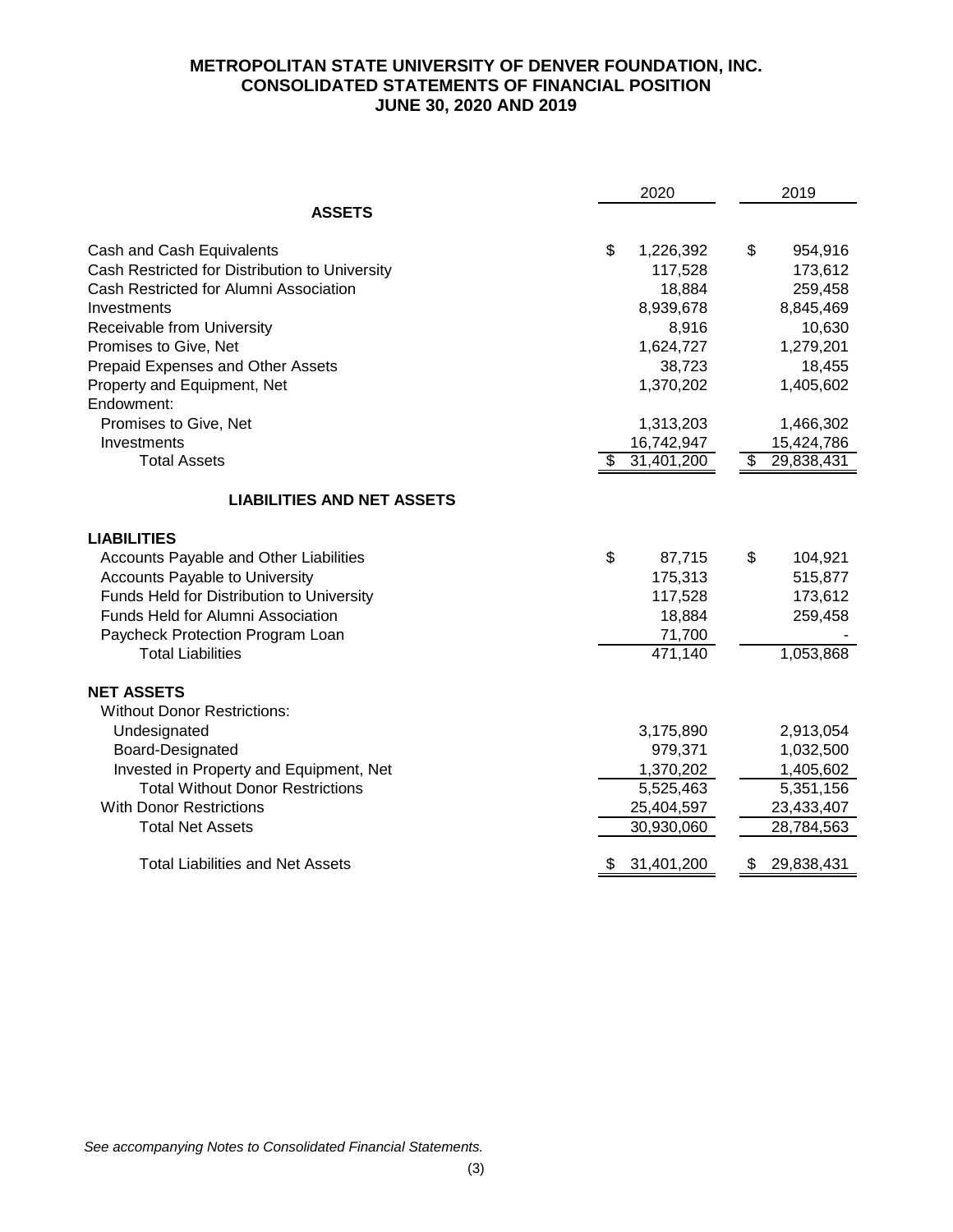# **METROPOLITAN STATE UNIVERSITY OF DENVER FOUNDATION, INC. CONSOLIDATED STATEMENT OF ACTIVITIES YEAR ENDED JUNE 30, 2020**

|                                           | <b>Without Donor</b><br>Restrictions | With Donor<br>Restrictions | Total            |
|-------------------------------------------|--------------------------------------|----------------------------|------------------|
| <b>REVENUE, SUPPORT, AND GAINS</b>        |                                      |                            |                  |
| Contributions                             | \$<br>3,371                          | \$<br>6,460,088            | \$<br>6,463,459  |
| Services Received from University         | 1,927,251                            |                            | 1,927,251        |
| In-Kind Contributions                     |                                      | 167,172                    | 167,172          |
| <b>Endowment Management Fees</b>          | 281,805                              |                            | 281,805          |
| <b>Gross Special Events Revenue</b>       | 6,884                                |                            | 6,884            |
| Less: Cost of Direct Benefits to Donors   | (3,677)                              |                            | (3,677)          |
| Net Special Events Revenue                | 3,207                                |                            | 3,207            |
| Net Investment Return                     | 104,447                              | 46,005                     | 150,452          |
| Rent and Other Income                     | 276,287                              |                            | 276,287          |
| Net Assets Released from Restrictions     | 4,702,075                            | (4,702,075)                |                  |
| Total Revenue, Support, and Gains         | 7,298,443                            | 1,971,190                  | 9,269,633        |
| <b>EXPENSES</b>                           |                                      |                            |                  |
| Program Services Expense:                 |                                      |                            |                  |
| <b>Support Provided to University</b>     | 4,446,466                            |                            | 4,446,466        |
| <b>CVA Operating Expenses</b>             | 65,921                               |                            | 65,921           |
| <b>Total Program Expenses</b>             | 4,512,387                            |                            | 4,512,387        |
| <b>Supporting Services Expense:</b>       |                                      |                            |                  |
| <b>General and Administrative Costs</b>   | 644,802                              |                            | 644,802          |
| Donor Development Costs                   | 1,966,947                            |                            | 1,966,947        |
| <b>Total Supporting Services Expenses</b> | 2,611,749                            |                            | 2,611,749        |
| <b>Total Expenses</b>                     | 7,124,136                            |                            | 7,124,136        |
| <b>CHANGE IN NET ASSETS</b>               | 174,307                              | 1,971,190                  | 2,145,497        |
| Net Assets - Beginning of Year            | 5,351,156                            | 23,433,407                 | 28,784,563       |
| <b>NET ASSETS - END OF YEAR</b>           | \$<br>5,525,463                      | \$<br>25,404,597           | \$<br>30,930,060 |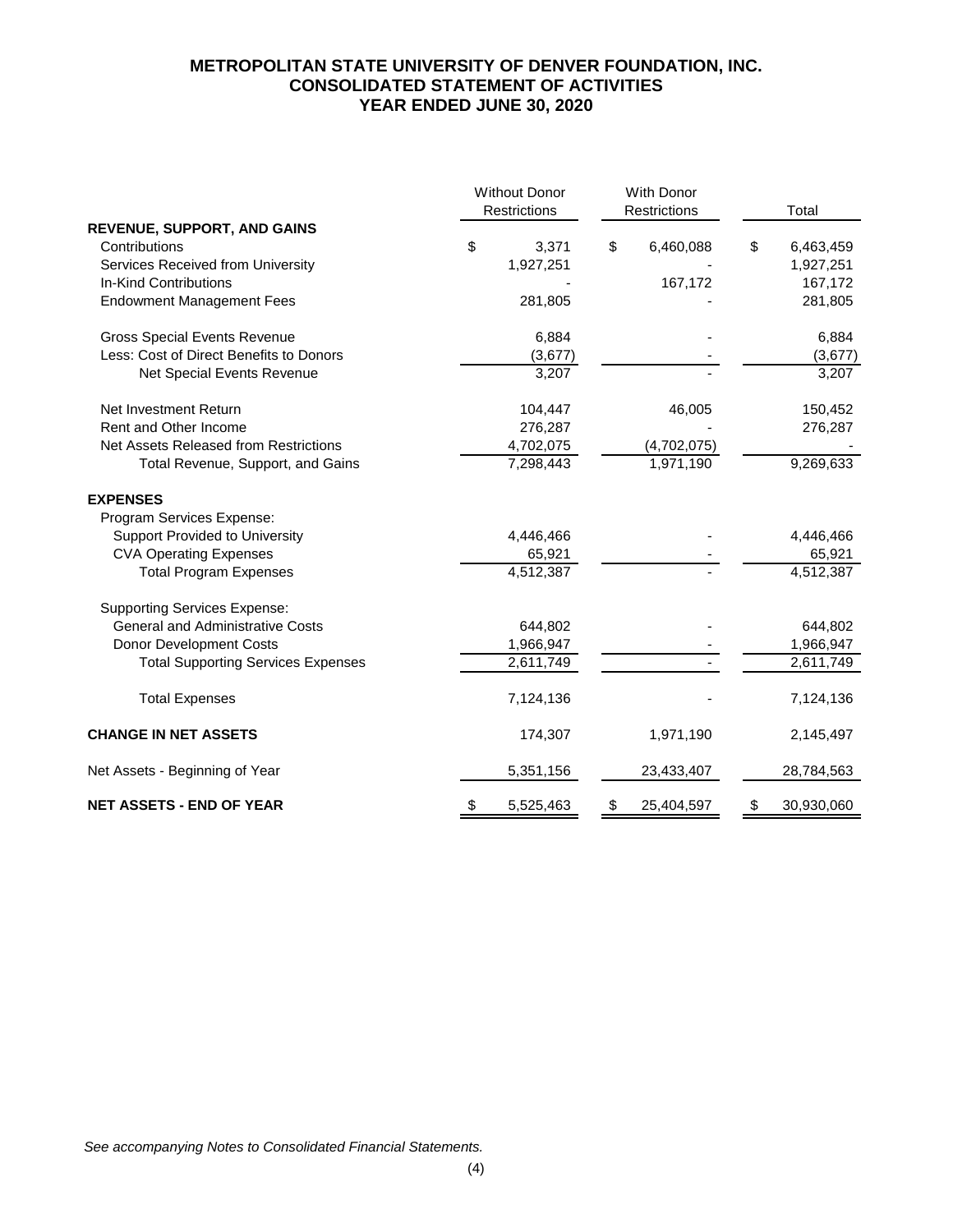# **METROPOLITAN STATE UNIVERSITY OF DENVER FOUNDATION, INC. CONSOLIDATED STATEMENT OF ACTIVITIES YEAR ENDED JUNE 30, 2019**

|                                           | <b>Without Donor</b><br>Restrictions | With Donor<br>Restrictions | Total            |
|-------------------------------------------|--------------------------------------|----------------------------|------------------|
| <b>REVENUE, SUPPORT, AND GAINS</b>        |                                      |                            |                  |
| Contributions                             | \$<br>34,649                         | \$<br>5,593,364            | \$<br>5,628,013  |
| Services Received from University         | 1,689,545                            |                            | 1,689,545        |
| In-Kind Contributions                     |                                      | 147,245                    | 147,245          |
| <b>Endowment Management Fees</b>          | 209,362                              |                            | 209,362          |
| <b>Gross Special Events Revenue</b>       | 125,332                              | 178,412                    | 303,744          |
| Less: Cost of Direct Benefits to Donors   | (150, 789)                           |                            | (150, 789)       |
| Net Special Events Revenue                | (25, 457)                            | 178,412                    | 152,955          |
| Net Investment Return                     | 338,065                              | 265,574                    | 603,639          |
| Change in Value of Beneficial Interest    |                                      |                            |                  |
| in Charitable Trust Held by Others        |                                      | 60,151                     | 60,151           |
| Rent and Other Income                     | 316,515                              |                            | 316,515          |
| Net Assets Released from Restrictions     | 4,048,727                            | (4,048,727)                |                  |
| Total Revenue, Support, and Gains         | 6,611,406                            | 2,196,019                  | 8,807,425        |
| <b>EXPENSES</b>                           |                                      |                            |                  |
| Program Services Expense:                 |                                      |                            |                  |
| <b>Support Provided to University</b>     | 4,021,777                            |                            | 4,021,777        |
| <b>CVA Operating Expenses</b>             | 62,684                               |                            | 62,684           |
| <b>Total Program Expenses</b>             | 4,084,461                            |                            | 4,084,461        |
| <b>Supporting Services Expense:</b>       |                                      |                            |                  |
| <b>General and Administrative Costs</b>   | 530,296                              |                            | 530,296          |
| Donor Development Costs                   | 1,741,614                            |                            | 1,741,614        |
| <b>Total Supporting Services Expenses</b> | 2,271,910                            |                            | 2,271,910        |
| <b>Total Expenses</b>                     | 6,356,371                            |                            | 6,356,371        |
| <b>CHANGE IN NET ASSETS</b>               | 255,035                              | 2,196,019                  | 2,451,054        |
| Net Assets - Beginning of Year            | 5,096,121                            | 21,237,388                 | 26,333,509       |
| <b>NET ASSETS - END OF YEAR</b>           | \$<br>5,351,156                      | \$<br>23,433,407           | \$<br>28,784,563 |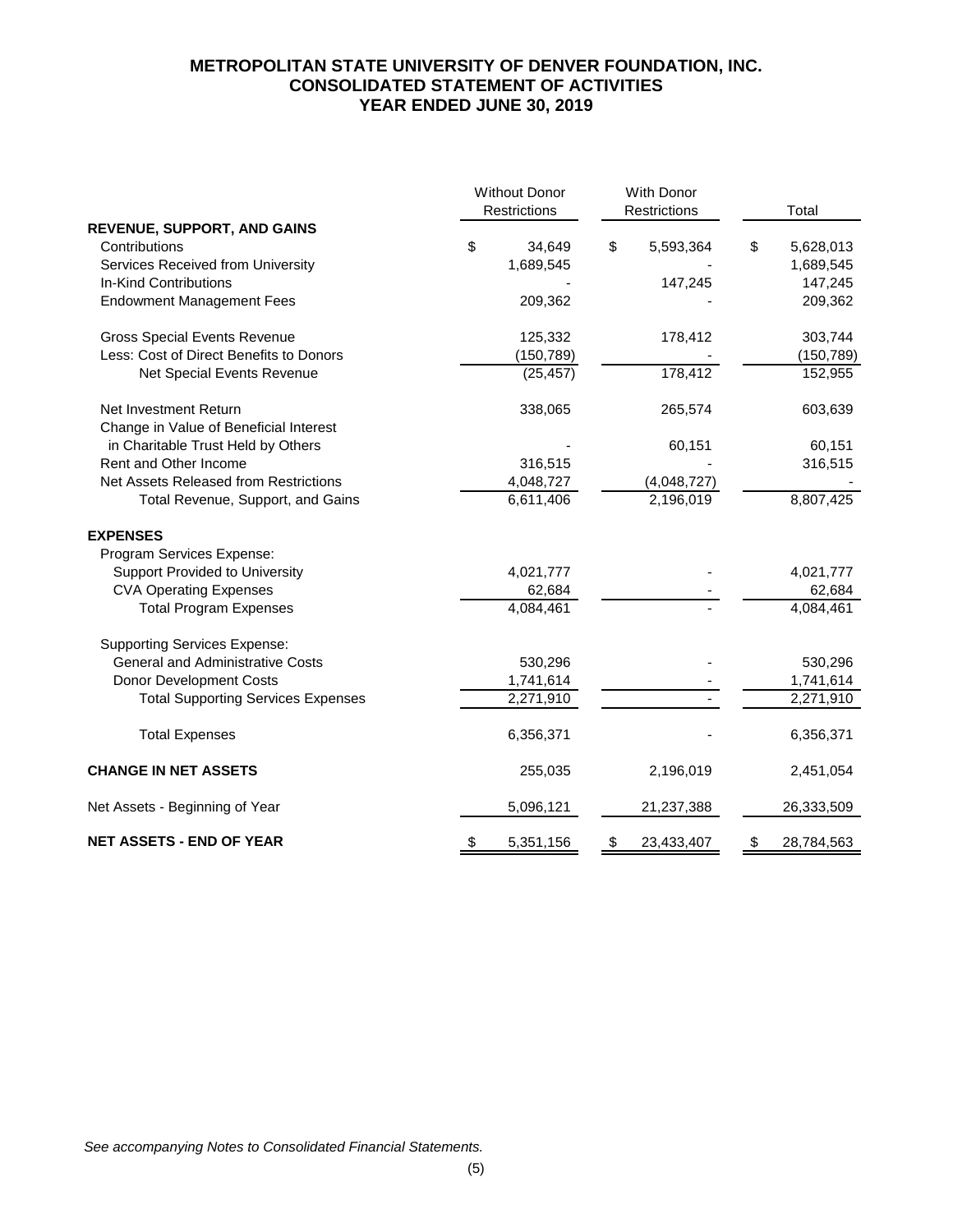#### **METROPOLITAN STATE UNIVERSITY OF DENVER FOUNDATION, INC. CONSOLIDATED STATEMENT OF FUNCTIONAL EXPENSES YEAR ENDED JUNE 30, 2020**

|                                                                                                                             |                                      | Program Services                 |        |     |           |                               |     |                      |  |                       |    |           |
|-----------------------------------------------------------------------------------------------------------------------------|--------------------------------------|----------------------------------|--------|-----|-----------|-------------------------------|-----|----------------------|--|-----------------------|----|-----------|
|                                                                                                                             | Support<br>Provided<br>to University | <b>CVA</b><br>Operating<br>Costs |        |     | Total     | General and<br>Administrative |     | Donor<br>Development |  | Cost of<br>Goods Sold |    | Total     |
|                                                                                                                             |                                      |                                  |        |     |           |                               |     |                      |  |                       |    |           |
| Scholarships and Other Assistance                                                                                           | 4,446,466<br>\$.                     | \$                               |        | \$. | 4,446,466 | \$                            | S   |                      |  |                       |    | 4,446,466 |
| Salaries, Wages, Benefits, and Taxes                                                                                        |                                      |                                  |        |     |           | 353,824                       |     | 1,966,947            |  |                       |    | 2,320,771 |
| Cost of Direct Benefits to Donors                                                                                           |                                      |                                  |        |     |           |                               |     |                      |  | 3,677                 |    | 3,677     |
| <b>Professional Services</b>                                                                                                |                                      |                                  |        |     |           | 42,124                        |     |                      |  |                       |    | 42,124    |
| Other                                                                                                                       |                                      |                                  |        |     |           | 158,380                       |     |                      |  |                       |    | 158,380   |
| <b>Office Expenses</b>                                                                                                      |                                      |                                  |        |     |           | 44,183                        |     |                      |  |                       |    | 44,183    |
| Depreciation                                                                                                                |                                      |                                  | 35,400 |     | 35,400    |                               |     |                      |  |                       |    | 35,400    |
| Occupancy                                                                                                                   |                                      |                                  | 30,521 |     | 30,521    | 8,274                         |     |                      |  |                       |    | 38,795    |
| Conferences, Conventions, and Meetings                                                                                      |                                      |                                  |        |     |           | 21,343                        |     |                      |  |                       |    | 21,343    |
| Insurance                                                                                                                   |                                      |                                  |        |     |           | 16,674                        |     |                      |  |                       |    | 16,674    |
| <b>Total Expenses by Function</b>                                                                                           | 4,446,466                            |                                  | 65,921 |     | 4,512,387 | 644,802                       |     | 1,966,947            |  | 3,677                 |    | 7,127,813 |
| Less: Expenses Included with Revenues on<br>the Consolidated Statements of Activities:<br>Cost of Direct Benefits to Donors |                                      |                                  |        |     |           |                               |     |                      |  | (3,677)               |    | (3,677)   |
| Total Expenses Included in the<br>Expense Section on the<br><b>Consolidated Statements</b><br>of Activities                 | 4,446,466                            |                                  | 65,921 | \$  | 4,512,387 | 644,802                       | \$. | 1,966,947            |  |                       | \$ | 7,124,136 |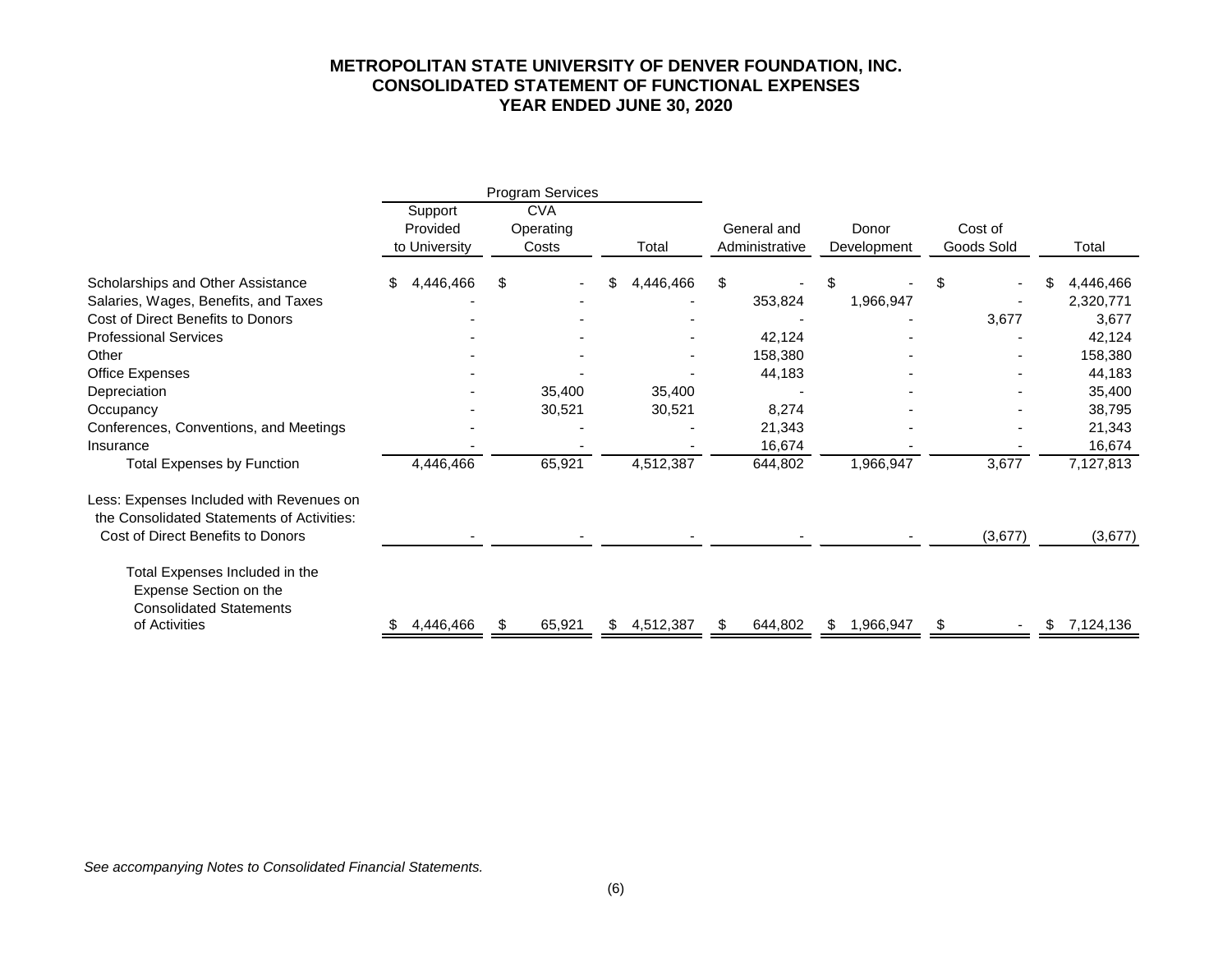#### **METROPOLITAN STATE UNIVERSITY OF DENVER FOUNDATION, INC. CONSOLIDATED STATEMENT OF FUNCTIONAL EXPENSES YEAR ENDED JUNE 30, 2019**

|                                                                                            |                                      | Program Services                 |                 |                                                       |         |                       |           |            |                 |
|--------------------------------------------------------------------------------------------|--------------------------------------|----------------------------------|-----------------|-------------------------------------------------------|---------|-----------------------|-----------|------------|-----------------|
|                                                                                            | Support<br>Provided<br>to University | <b>CVA</b><br>Operating<br>Costs | Total           | General and<br>Donor<br>Administrative<br>Development |         | Cost of<br>Goods Sold | Total     |            |                 |
| Scholarships and Other Assistance                                                          | \$<br>4,021,777                      | \$                               | \$<br>4,021,777 | \$                                                    |         | \$                    |           | \$         | \$<br>4,021,777 |
| Salaries, Wages, Benefits, and Taxes                                                       |                                      |                                  |                 |                                                       | 330,696 |                       | 1,739,545 |            | 2,070,241       |
| Cost of Direct Benefits to Donors                                                          |                                      |                                  |                 |                                                       |         |                       |           | 150,789    | 150,789         |
| <b>Professional Services</b>                                                               |                                      |                                  |                 |                                                       | 76,083  |                       |           |            | 76,083          |
| Other                                                                                      |                                      | 2,385                            | 2,385           |                                                       | 42,748  |                       |           |            | 45,133          |
| <b>Office Expenses</b>                                                                     |                                      |                                  |                 |                                                       | 36,908  |                       |           |            | 36,908          |
| Depreciation                                                                               |                                      | 35,400                           | 35,400          |                                                       |         |                       |           |            | 35,400          |
| Occupancy                                                                                  |                                      | 24,899                           | 24,899          |                                                       | 6,204   |                       | 2,069     |            | 33,172          |
| Conferences, Conventions, and Meetings                                                     |                                      |                                  |                 |                                                       | 23,461  |                       |           |            | 23,461          |
| Insurance                                                                                  |                                      |                                  |                 |                                                       | 14,196  |                       |           |            | 14,196          |
| <b>Total Expenses by Function</b>                                                          | 4,021,777                            | 62,684                           | 4,084,461       |                                                       | 530,296 |                       | 1,741,614 | 150,789    | 6,507,160       |
| Less: Expenses Included with Revenues on<br>the Consolidated Statements of Activities:     |                                      |                                  |                 |                                                       |         |                       |           |            |                 |
| Cost of Direct Benefits to Donors                                                          |                                      |                                  |                 |                                                       |         |                       |           | (150, 789) | (150, 789)      |
| Total Expenses Included in the<br>Expense Section on the<br><b>Consolidated Statements</b> |                                      |                                  |                 |                                                       |         |                       |           |            |                 |
|                                                                                            | 4,021,777                            | 62,684                           | \$<br>4,084,461 |                                                       | 530,296 | $\mathfrak s$         | 1,741,614 |            | \$<br>6,356,371 |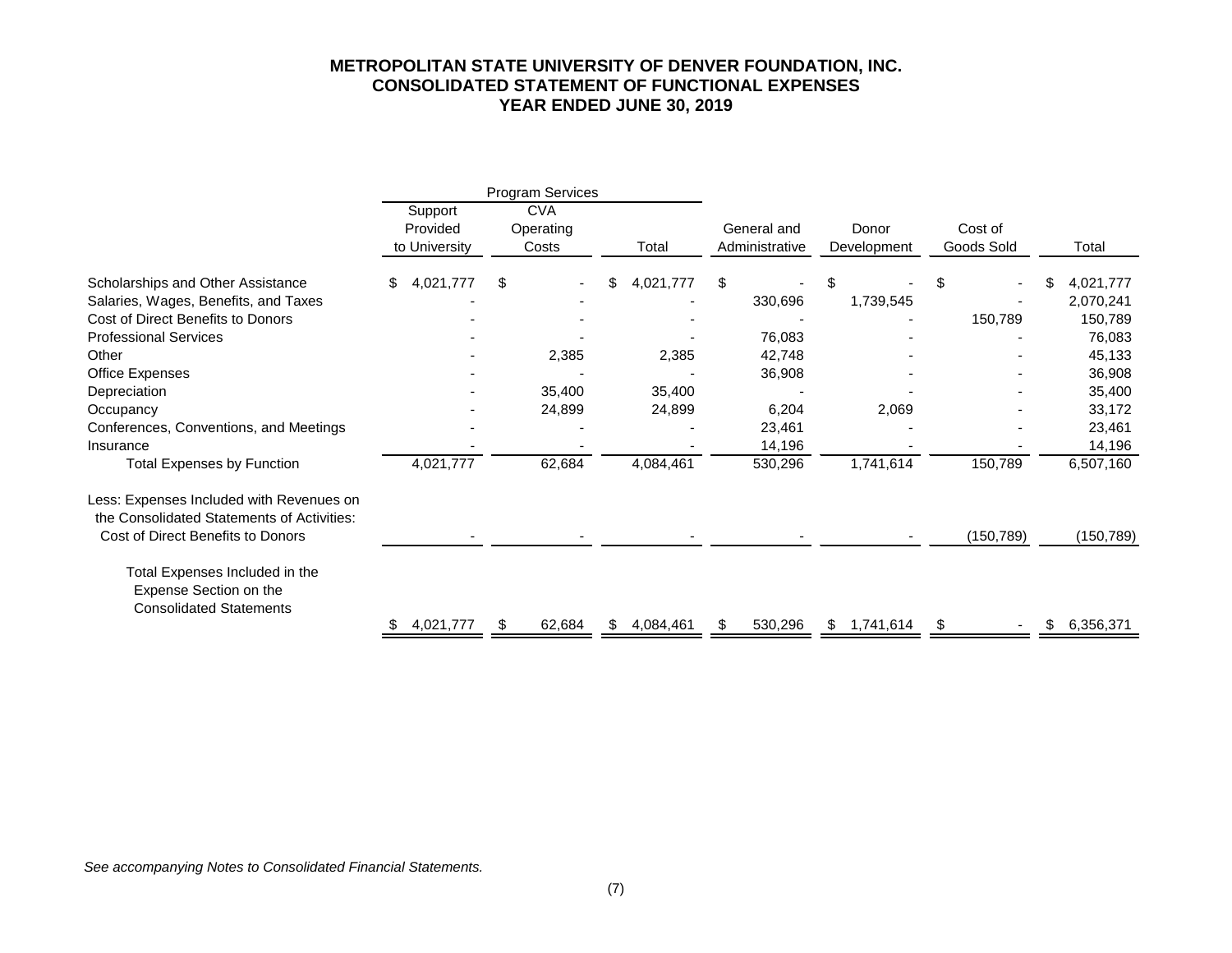# **METROPOLITAN STATE UNIVERSITY OF DENVER FOUNDATION, INC. CONSOLIDATED STATEMENTS OF CASH FLOWS YEARS ENDED JUNE 30, 2020 AND 2019**

|                                                                 | 2020            | 2019            |
|-----------------------------------------------------------------|-----------------|-----------------|
| <b>CASH FLOWS FROM OPERATING ACTIVITIES</b>                     |                 |                 |
| Change in Net Assets                                            | \$<br>2,145,497 | \$<br>2,451,054 |
| Adjustments to Reconcile Change in Net Assets to Net Cash       |                 |                 |
| Provided (Used) by Operating Activities:                        |                 |                 |
| Depreciation                                                    | 35,400          | 35,400          |
| Realized and Unrealized (Gain) Loss on Operating Investments    | 102,686         | (168, 878)      |
| Amortization of Discount on Promises to Give                    | (61, 804)       | (123, 920)      |
| Loss on Uncollectible Promises to Give                          | (58, 750)       |                 |
| <b>Contributions Restricted to Endowment</b>                    | (1,696,648)     | (2, 157, 827)   |
| Endowment Net Investment Return                                 | (42, 198)       | (288, 752)      |
| Change in Value of Beneficial Interests in                      |                 |                 |
| Charitable Trust Held by Others                                 |                 | (60, 151)       |
| Changes in Operating Assets and Liabilities:                    |                 |                 |
| Receivable from University                                      | 1,714           | (549)           |
| Promises to Give, Net                                           | (174, 972)      | 628,535         |
| Prepaid Expenses and Other Assets                               | (20, 268)       | 20,520          |
| Accounts Payable and Other Liabilities                          | (340, 564)      | (32, 446)       |
| Accounts Payable and Accrued Liabilities to University          | (313, 864)      | 331,732         |
| Net Cash Provided (Used) by Operating Activities                | (423, 771)      | 634,718         |
| <b>CASH FLOWS FROM INVESTING ACTIVITIES</b>                     |                 |                 |
| Purchases of Investments                                        | (4,886,338)     | (6,522,118)     |
| Proceeds from Sales of Investments                              | 3,413,480       | 2,780,265       |
| Net Cash Used by Investing Activities                           | (1,472,858)     | (3,741,853)     |
| <b>CASH FLOWS FROM FINANCING ACTIVITIES</b>                     |                 |                 |
| <b>Collections of Contributions Restricted to Endowment</b>     | 1,799,747       | 3,377,007       |
| Proceeds from Loan                                              | 71,700          |                 |
| Net Cash Provided by Financing Activities                       | 1,871,447       | 3,377,007       |
| NET CHANGE IN CASH, CASH EQUIVALENTS, AND RESTRICTED CASH       | (25, 182)       | 269,872         |
| Cash, Cash Equivalents, and Restricted Cash - Beginning of Year | 1,387,986       | 1,118,114       |
| CASH, CASH EQUIVALENTS, AND RESTRICTED CASH - END OF YEAR       | \$<br>1,362,804 | \$<br>1,387,986 |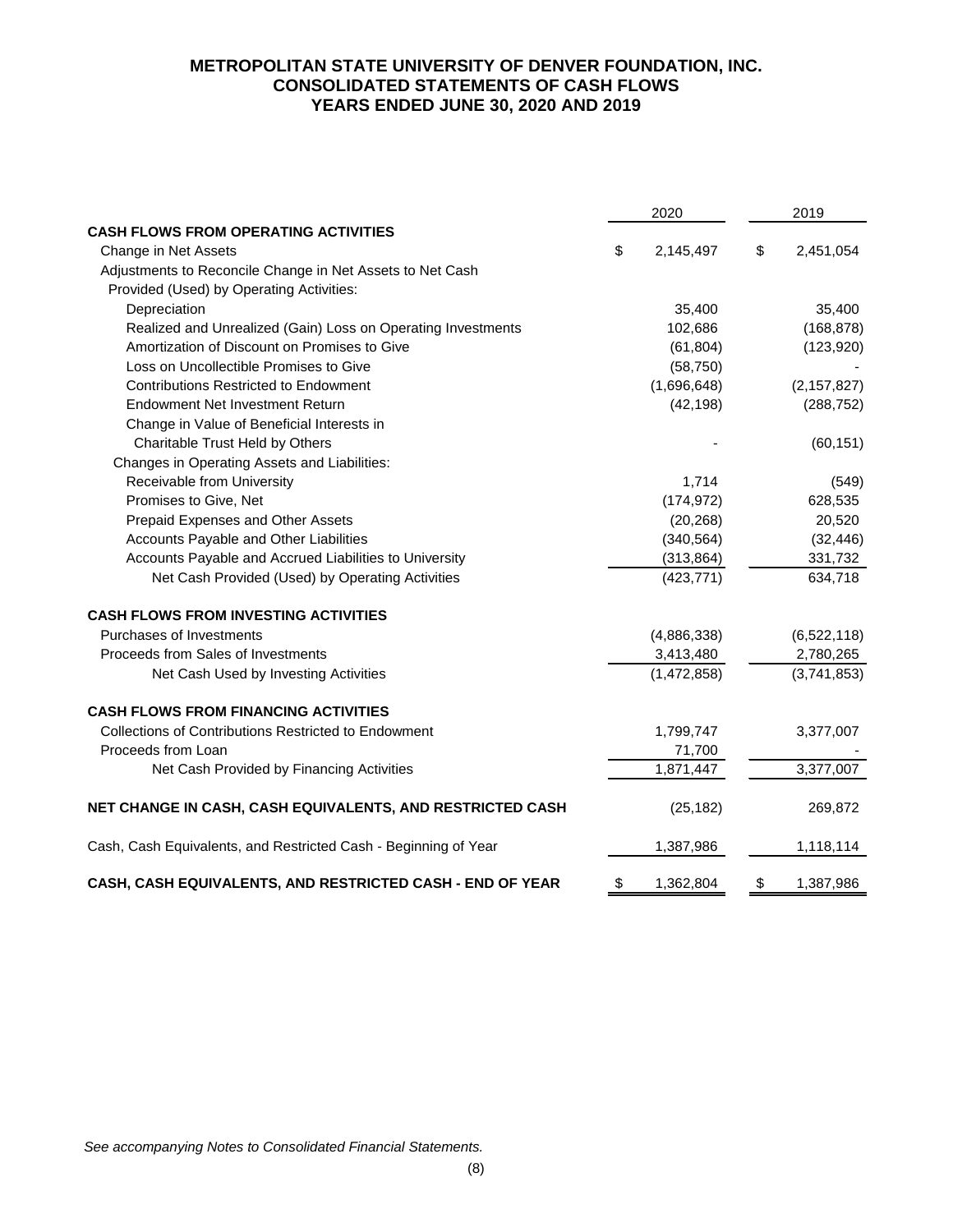## **NOTE 1 PRINCIPAL ACTIVITY AND SIGNIFICANT ACCOUNTING POLICIES**

#### **Organization**

Metropolitan State University of Denver Foundation, Inc. (the Foundation) is a Colorado nonprofit organization established to promote the general welfare and development of Metropolitan State University of Denver (the University).

The Foundation is the sole member of 965 Santa Fe, LLC (the LLC), a Colorado limited liability company. The LLC owns and rents the Center for Visual Arts (the CVA) facility to the University.

The consolidated financial statements include the accounts of the Foundation and the LLC because the Foundation has both control and an economic interest in the LLC. All significant intercompany accounts and transactions have been eliminated in consolidation. Unless otherwise noted, these consolidated entities are hereinafter referred to as the "Foundation".

## **Adoption of FASB Accounting Standards Updated**

In May 2014, the Financial Accounting Standards Board (FASB) issued Accounting Standards Update (ASU) 2014-09, Revenue from Contracts with Customers (Topic 606). Subsequent to May 2014, the FASB issued six ASU's to clarify certain matters related to Topic 606. Topic 606 supersedes the revenue recognition requirements in FASB ASC 605, Revenue Recognition, and requires the recognition of revenue when promised goods or services are transferred to customers in an amount that reflects the consideration to which an entity expects to be entitled in exchange for those goods or services. The updates address the complexity of revenue recognition and provide sufficient information to enable financial statement users to understand the nature, amount, timing, and uncertainty of revenue and cash flows arising from contracts with customers. The financial statements reflect the application of ASC 606 guidance beginning in July 1, 2019 under the modified retrospective approach. No cumulative-effect adjustment in net assets was recorded as the adoption of ASU 2014-09 did not significantly impact the Foundation's reported historical revenue.

The Foundation has adopted the accounting guidance in Financial Accounting Standards Board (FASB) Accounting Standard Update (ASU) 2018-08, *Not-for-Profit Entities (Topic 958): Clarifying the Scope and the Accounting Guidance for Contributions Received and Contributions Made*. This ASU was issued to clarify accounting guidance for contributions received and contributions made. The amendments to this ASU assists entities in (1) evaluating whether transactions should be accounted for as contributions (nonreciprocal transactions) within the scope of Topic 958, *Not-for-Profit Entities*, or as an exchange (reciprocal) transactions subject to other guidance and (2) determining whether a contribution is conditional.

The consolidated financial statements reflect the application of ASU 2018-08 beginning July 1, 2019 using the prospective approach. The adoption of this ASU did not result in an impact on the Foundation's reported historical revenue.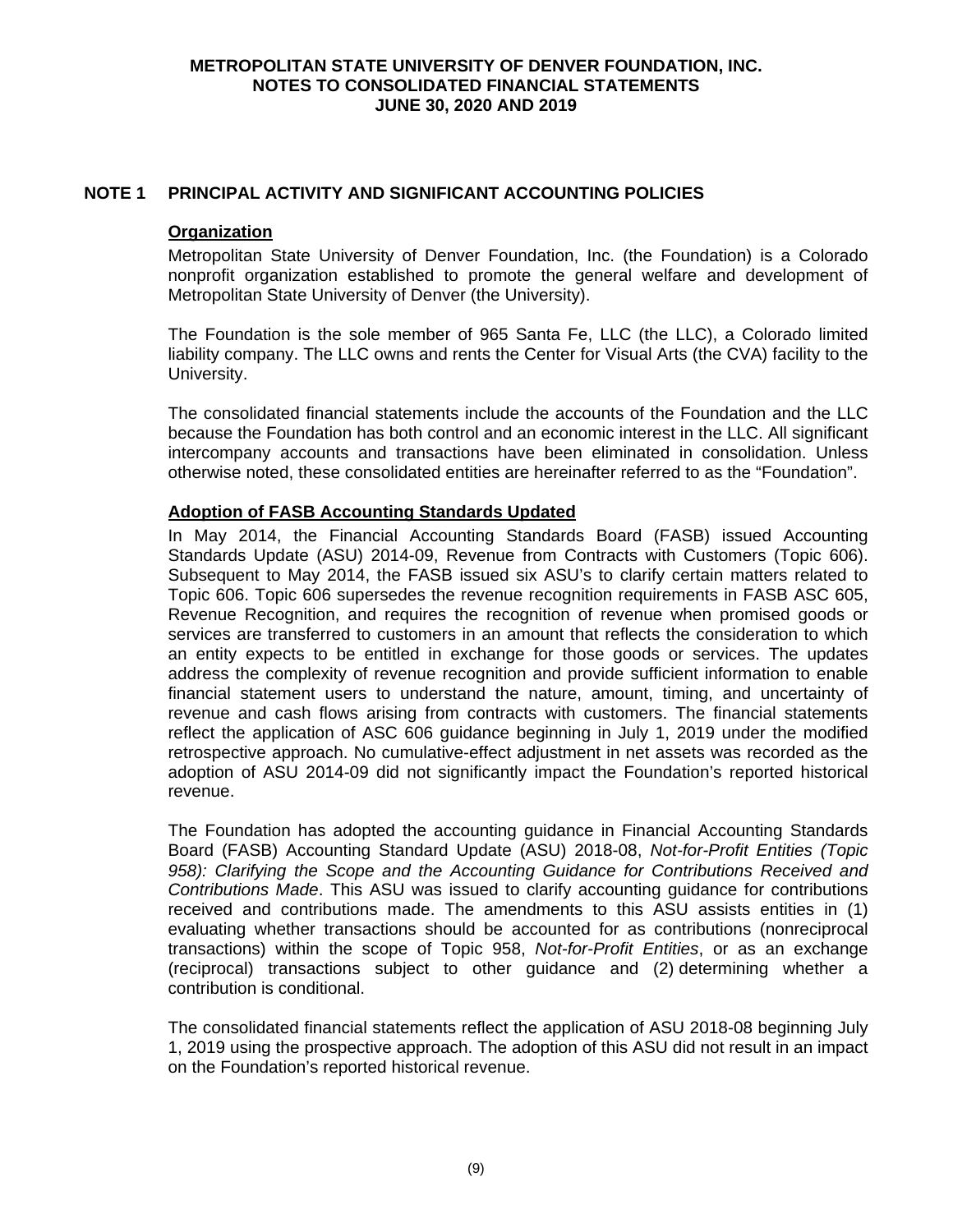## **NOTE 1 PRINCIPAL ACTIVITY AND SIGNIFICANT ACCOUNTING POLICIES (CONTINUED)**

#### **Cash, Cash Equivalents, and Restricted Cash**

The Foundation considers all cash and highly liquid financial instruments with original maturities of three months or less, and which are neither held for nor restricted by donors for long-term purposes, to be cash and cash equivalents. Cash and highly liquid financial instruments restricted to endowment, held on behalf of others or other long-term purposes of the Foundation are excluded from this definition. The Foundation serves as a repository of funds raised through the *Colorado Rockies Foundation 50/50 Raffle* on behalf of Metropolitan State University of Denver Alumni Association, a separate Colorado nonprofit organization. Restricted cash held for University consists of receipts for Athletic Fields, HLC@Metro, and athletic camps hosted by the University.

|                                                | 2020      |  | 2019      |
|------------------------------------------------|-----------|--|-----------|
| Cash and Cash Equivalents                      | 1.226.392 |  | 954.916   |
| Cash Restricted for Distribution to University | 117.528   |  | 173.612   |
| Cash Restricted for Alumni Association         | 18.884    |  | 259,458   |
|                                                | 362.804.ا |  | 1.387.986 |

## **Promises to Give**

Unconditional promises to give expected to be collected within one year are recorded at net realizable value. Unconditional promises to give expected to be collected in future years are initially recorded at fair value using present value techniques incorporating risk-adjusted discount rates designed to reflect the assumptions market participants would use in pricing the asset. In subsequent years, amortization of the discounts is included in contribution revenue in the consolidated statements of activities. Management's estimate of the allowance for uncollectible promises to give is based on historical collection rates and an analysis of the collectability of individual promises.

# **Property and Equipment**

Property and equipment additions over \$5,000 with useful lives exceeding one year are recorded at cost, or if donated, at fair value on the date of donation. Depreciation is computed using the straight-line method over the estimated useful lives of the assets, at present only the building at 965 Santa Fe is subject to depreciation over a 30 year useful life. When assets are sold or otherwise disposed of, the cost and related depreciation are removed from the accounts, and any remaining gain or loss is included in the consolidated statements of activities. Costs of maintenance and repairs that do not improve or extend the useful lives of the respective assets are expensed when incurred.

The Foundation reviews the carrying values of property and equipment for impairment whenever events or circumstances indicate that the carrying value of an asset may not be recoverable from the estimated future cash flows expected to result from its use and eventual disposition. When considered impaired, an impairment loss is recognized to the extent carrying value exceeds the fair value of the asset. There were no indicators of asset impairment during the years ended June 30, 2020 and 2019.

Property and equipment also includes works of art which are capitalized at original cost, or fair value if donated, and are not depreciated because the Foundation intends to preserve these assets in perpetuity.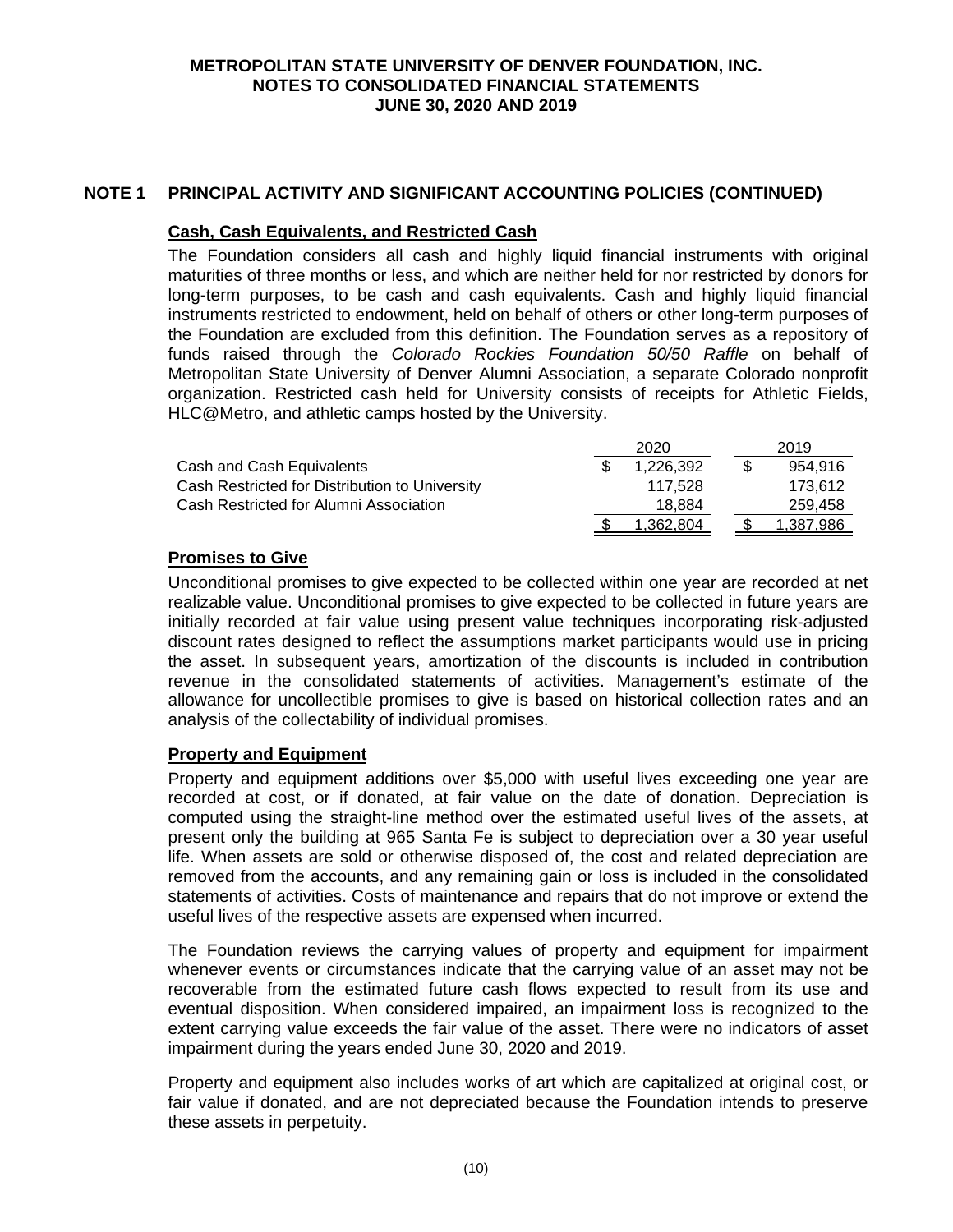# **NOTE 1 PRINCIPAL ACTIVITY AND SIGNIFICANT ACCOUNTING POLICIES (CONTINUED)**

#### **Beneficial Interest in Charitable Trust Held by Others**

The Foundation was named as an irrevocable beneficiary of a charitable trust held and administered by an independent trustee. The trust was created independently by the donor and was administered by an outside agent designated by the donor. Therefore, the Foundation had neither possession nor control over the assets of the trust. At the date the Foundation received notice of the beneficial interest, a contribution with donor restrictions was recorded in the consolidated statements of activities, and a beneficial interest in charitable trust held by others was recorded in the consolidated statements of financial position at fair value using present value techniques and risk-adjusted discount rates designed to reflect the assumptions market participants would use in pricing the expected distributions to be received under the agreement. Thereafter, the beneficial interest in the trust has been reported at fair value in the consolidated statements of financial position. During the year ended June 30, 2019, the donor passed away and the Foundation received a full distribution of the remaining fair market value of the trust. The trust assets were transferred to the scholarship endowment.

#### **Investments**

Investment purchases are recorded at cost, or if donated, at fair value on the date of donation. Thereafter, investments are reported at their fair values in the consolidated statements of financial position. Net investment return/(loss) is reported in the consolidated statements of activities and consists of interest and dividend income, realized and unrealized capital gains and losses, less external and direct internal investment expenses.

#### **Net Assets**

Net assets, revenues, gains, and losses are classified based on the existence or absence of donor- (or certain grantor-) imposed restrictions. Accordingly, net assets and changes therein are classified and reported as follows:

*Net Assets Without Donor Restrictions* – Net assets available for use in general operations and not subject to donor- (or certain grantor-) imposed restrictions. The governing board has designated, from net assets without donor restrictions, net assets for a boarddesignated endowment (see Note 9).

*Net Assets With Donor Restrictions* – Net assets subject to donor- (or certain grantor-) imposed restrictions. Some donor-imposed restrictions are temporary in nature, such as those that will be met by the passage of time or other events specified by the donor. Other donor-imposed restrictions are perpetual in nature, where the donor stipulates that resources be maintained in perpetuity. The Foundation reports contributions restricted by donors as increases in net assets with donor restrictions if they are received with donor stipulations that limit the use of the donated assets. When a donor restriction expires, that is, when a stipulated time restriction ends or purpose restriction is accomplished, net assets with donor restrictions are reclassified to net assets without donor restrictions and reported in the consolidated statements of activities as net assets released from restrictions.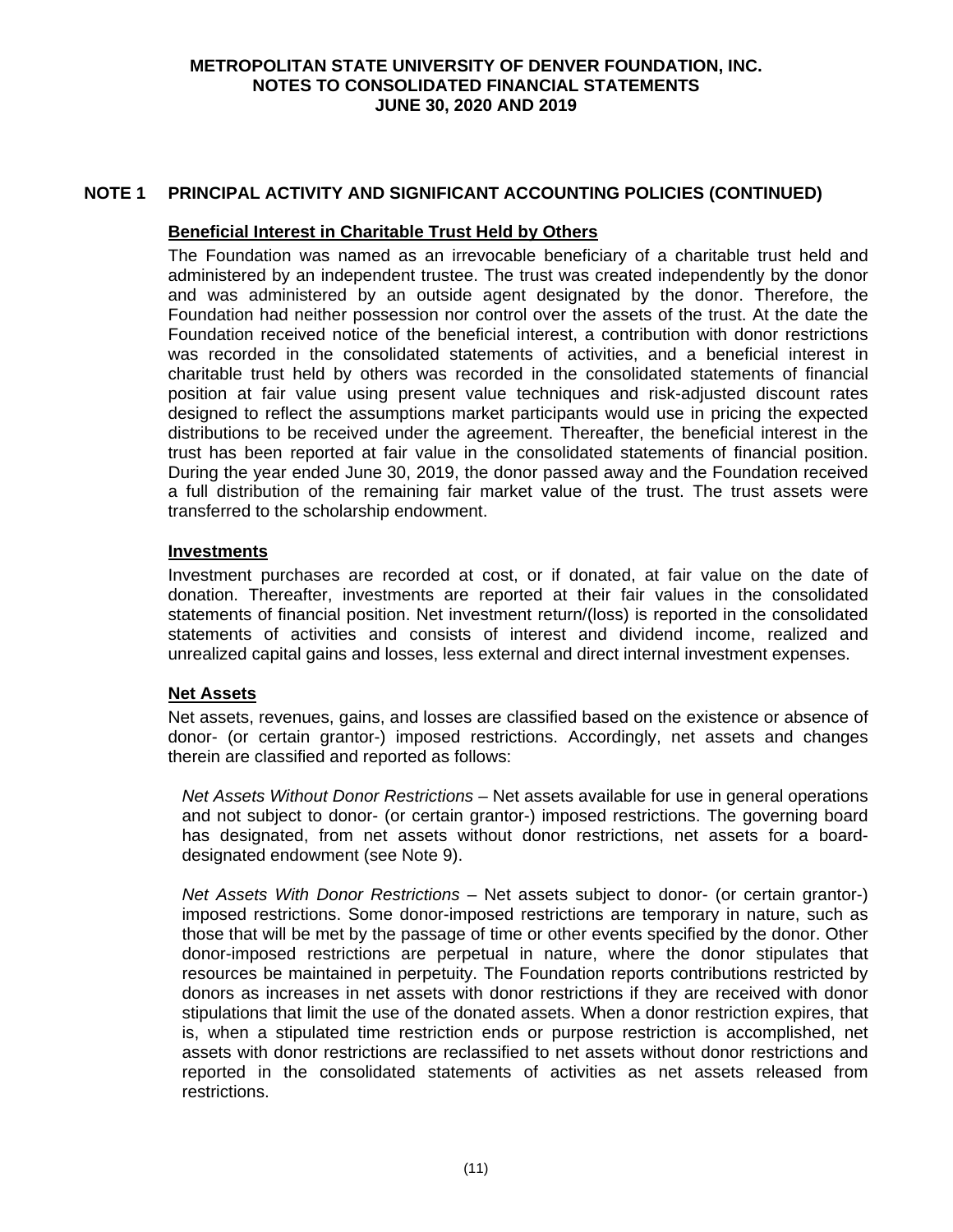# **NOTE 1 PRINCIPAL ACTIVITY AND SIGNIFICANT ACCOUNTING POLICIES (CONTINUED)**

#### **Revenue Recognition**

The Foundation records contributions in accordance with the requirements of accounting principles generally accepted in the United States of America for nonprofit entities. The Foundation recognizes revenue for contributions (and grants considered to be contributions) based upon the presence or absence of donor-imposed conditions. For those contributions absent of donor-imposed conditions, revenues are recognized at the time the Foundation is notified of the contribution and that promise is verified, regardless of the timing of cash receipt. For contributions with donor-imposed conditions – that is, those with a measurable performance or other barrier and a right of return or release – revenues are recognized at the time the conditions are substantially met, regardless of the timing of cash receipt.

Promises to give are recognized initially at fair value. Fair value is estimated giving consideration to anticipated future cash receipts (after allowance is made for uncollectible contributions) and discounting such amounts at a risk-adjusted rate commensurate with the duration of the donor's payment plan. Amortization of the discounts is recorded as additional contributions revenue.

When a donor restriction expires, that is, when a stipulated time restriction ends, or the purpose of the restriction is accomplished, net assets with restrictions are reclassified to net assets without restrictions and reported in the consolidated statements of activities as Net Assets Released from Restrictions.

Contributions of assets other than cash are recorded at their estimated fair value. Contributions of services are recognized if the services received (a) create or enhance nonfinancial assets or (b) require specialized skills, are provided by individuals possessing those skills, and would typically need to be purchased if not provided by donation.

## **Donated Professional Services, In-Kind Contributions, and Services Received from the University**

Volunteers contribute significant amounts of time to the Foundation's program services, administration, and fundraising and development activities; however, the consolidated financial statements do not reflect the value of these contributed services because they do not meet recognition criteria prescribed by accounting principles generally accepted in the United States of America. Contributed goods are recorded at fair value at the date of donation. Donated services received from Affiliated Organizations are recorded at the respective fair values of the services received in accordance with accounting principles generally accepted in the United States of America (see Note 10).

#### **Functional Allocation of Expenses**

The costs of program and supporting services activities have been summarized on a functional basis in the consolidated statements of activities. The consolidated statements of functional expenses present the natural classification detail of expenses by function. Program activities are those that are conducted in accordance with the Foundation's nature of operations and certain necessary costs. Management and general activities are those that are not identifiable with a single program or fundraising activity, but that are indispensable to the conduct of those activities and to the Foundation's existence.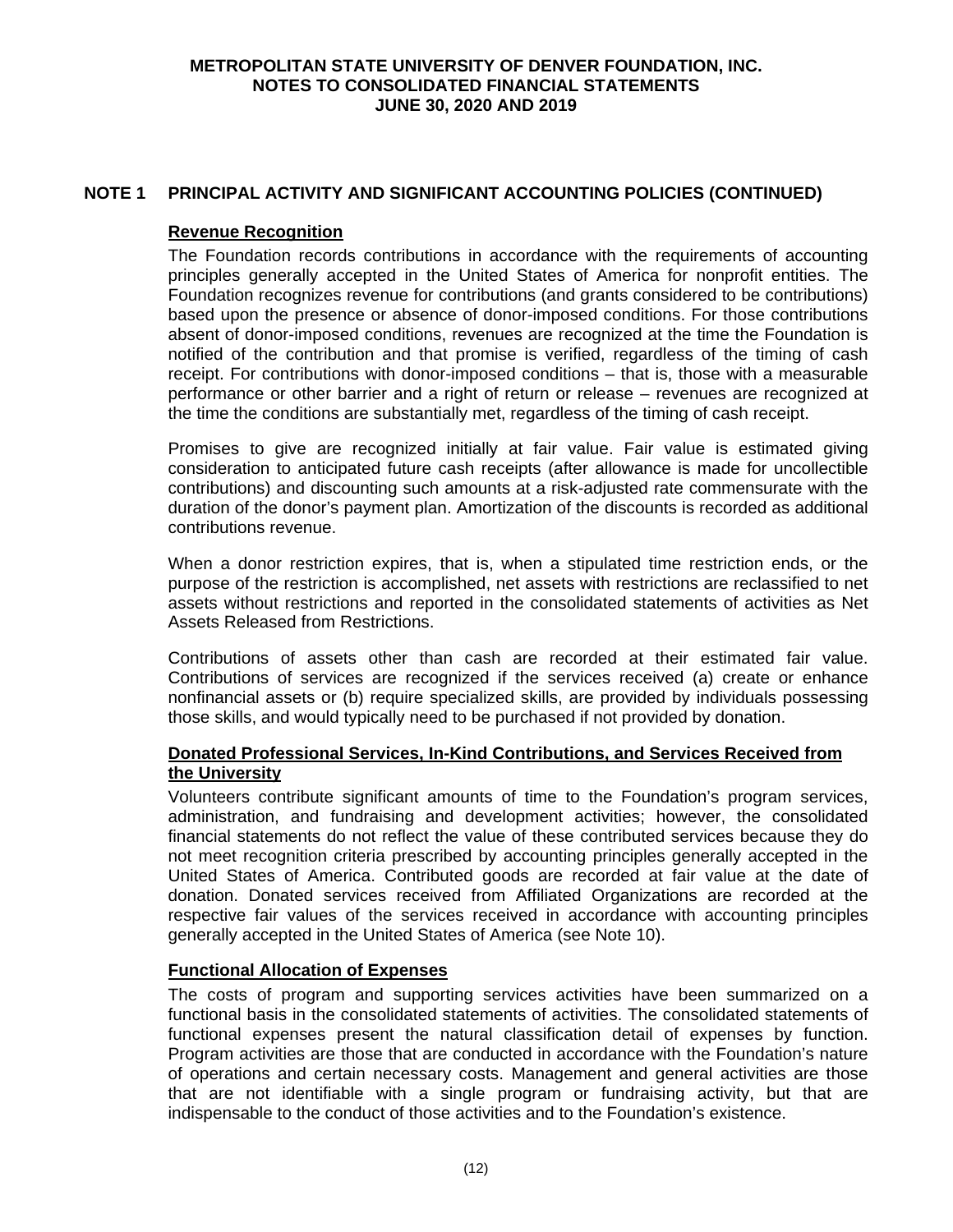# **NOTE 1 PRINCIPAL ACTIVITY AND SIGNIFICANT ACCOUNTING POLICIES (CONTINUED)**

#### **Functional Allocation of Expenses (Continued)**

Fundraising activities involve inducing potential donors to contribute money, securities, services, materials, facilities, other assets, or time. Costs that are directly attributable to a specific functional area of the Foundation are reported as expenses of those functional areas. Certain other costs that benefit multiple functional areas have been allocated across program and supporting services based on management's best estimate of the functions that benefit from the expense.

## **Income Taxes**

The Foundation is organized as a Colorado nonprofit corporation and has been recognized by the Internal Revenue Service (IRS) as exempt from federal income taxes under Section 501(a) of the Internal Revenue Code as an organization described in Section 501(c)(3), qualifies for the charitable contribution deduction under Section  $170(b)(1)(A)(iv)$ , and has been determined not to be a private foundation under Section 509(a)(1). The LLC is treated as a disregarded entity for tax purposes, and is incorporated into the tax return filed by the Foundation.

The Foundation is annually required to file a Return of Organization Exempt from Income Tax (Form 990) with the IRS. In addition, the Foundation is subject to income tax on net income that is derived from business activities that are unrelated to its exempt purposes. The Foundation files an Exempt Organization Business Income Tax Return (Form 990-T) with the IRS to report its unrelated business taxable income.

Management believes that the Foundation has appropriate support for any tax positions taken affecting its annual filing requirements, and as such, does not have any uncertain tax positions that are material to the consolidated financial statements. The Foundation would recognize future accrued interest and penalties related to unrecognized tax benefits and liabilities in income tax expense if such interest and penalties are incurred.

# **Estimates**

The preparation of the consolidated financial statements in conformity with accounting principles generally accepted in the United States of America requires management to make estimates and assumptions that affect the reported amounts of assets and liabilities at the date of the consolidated financial statements and the reported amounts of revenues and expenses during the reporting period. Actual results could differ from those estimates and those differences could be material.

#### **Reclassification**

Certain reclassifications of amounts previously reported have been made to the accompanying consolidated financial statements to maintain consistency between periods presented. The reclassification had no impact on previously reported net assets.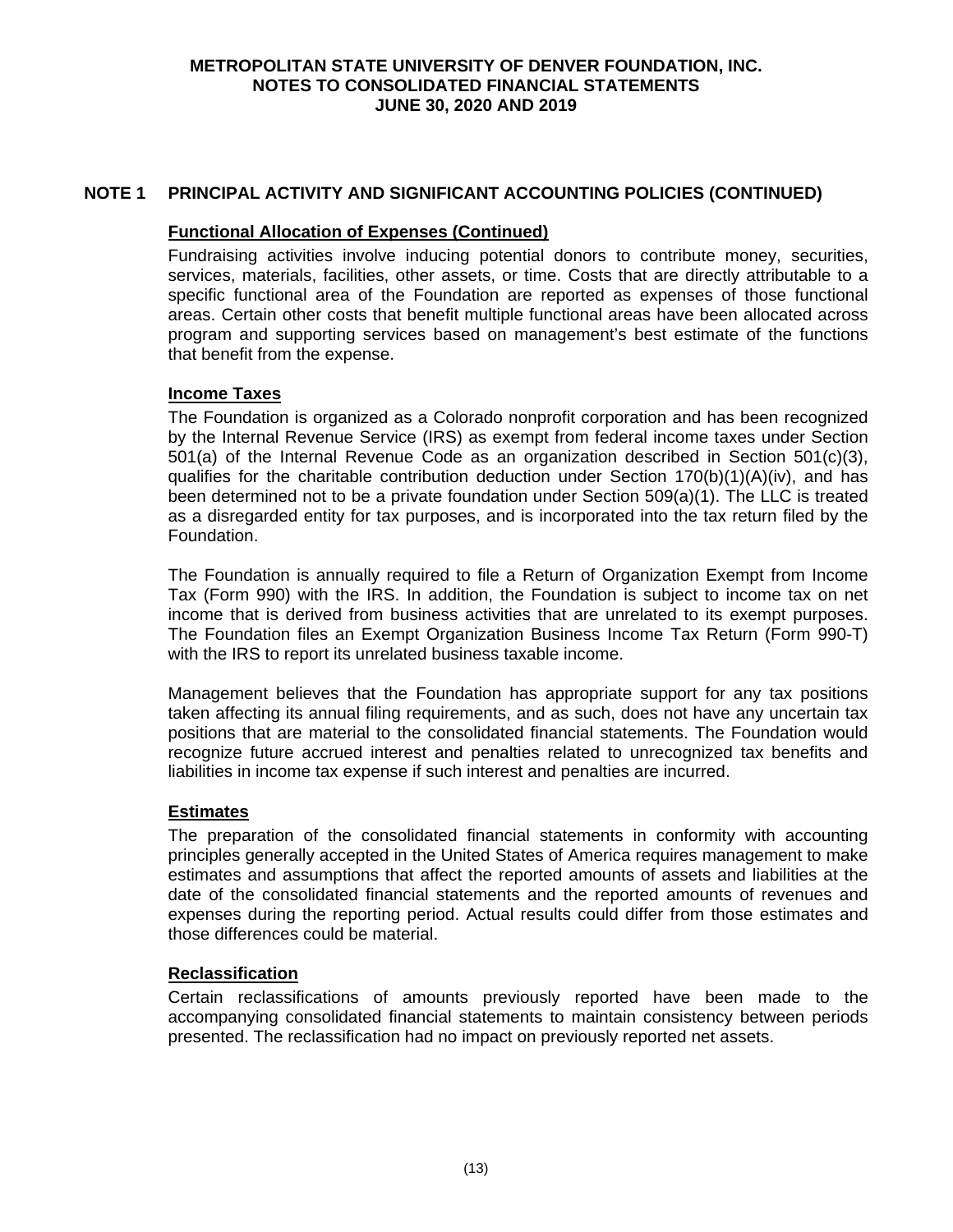## **NOTE 1 PRINCIPAL ACTIVITY AND SIGNIFICANT ACCOUNTING POLICIES (CONTINUED)**

#### **Financial Instruments and Credit Risk**

The Foundation manages deposit concentration risk by placing cash and money market accounts with financial institutions believed by management to be creditworthy. At times, amounts on deposit may exceed insured limits or include uninsured investments in money market mutual funds. To date, the Foundation has not experienced losses in any of these accounts. Credit risk associated with promises to give is considered to be limited due to high historical collection rates and because substantial portions of the outstanding amounts are due from individuals, corporations, and foundations supportive of the Foundation's mission. Investments are made by diversified investment managers whose performance is monitored by management and the Investment Committee of the Board of Directors. Although the fair values of investments are subject to fluctuation on a year-to-year basis, management believes that the investment policies and guidelines are prudent for the long-term welfare of the Foundation.

## **Subsequent Events**

The Foundation has evaluated subsequent events through October 16, 2020, the date the consolidated financial statements were available to be issued.

## **NOTE 2 LIQUIDITY AND AVAILABILITY**

Financial assets available for general expenditure, that is, without donor or other restrictions limiting their use, within one year of the consolidated statements of financial position date, comprise the following as of June 30:

|                            | 2020      |  | 2019      |
|----------------------------|-----------|--|-----------|
| Cash and Cash Equivalents  | 1.226.392 |  | 954.916   |
| Investments                | 1.248.078 |  | 1,514,089 |
| Receivable from University | 8.916     |  | 10,630    |
| Total                      | 2,483,386 |  | 2.479.635 |

The Foundation's liquidity is structured so its financial assets are available as its general expenditures, liabilities, and other obligations come due. A portion of Foundation's operations is funded by investment income without donor restrictions which is expendable as needed. To manage unanticipated liquidity needs, the Foundation will calculate, on a regular basis, assumed liquidity requirements for the Non-Endowment assets. These projections will provide a net total assumed liquidity dollar amount that the Foundation has readily available for expenditures.

The Foundation's endowment funds consist of donor-restricted and board-designated endowments. Income from earnings are distributed annually from each qualifying endowment fund to its associated expendable account to be available for fulfilling each individual's restricted purpose. The endowment has a spending policy statement, which uses the banded inflation method to determine endowment distributions (see Note 7).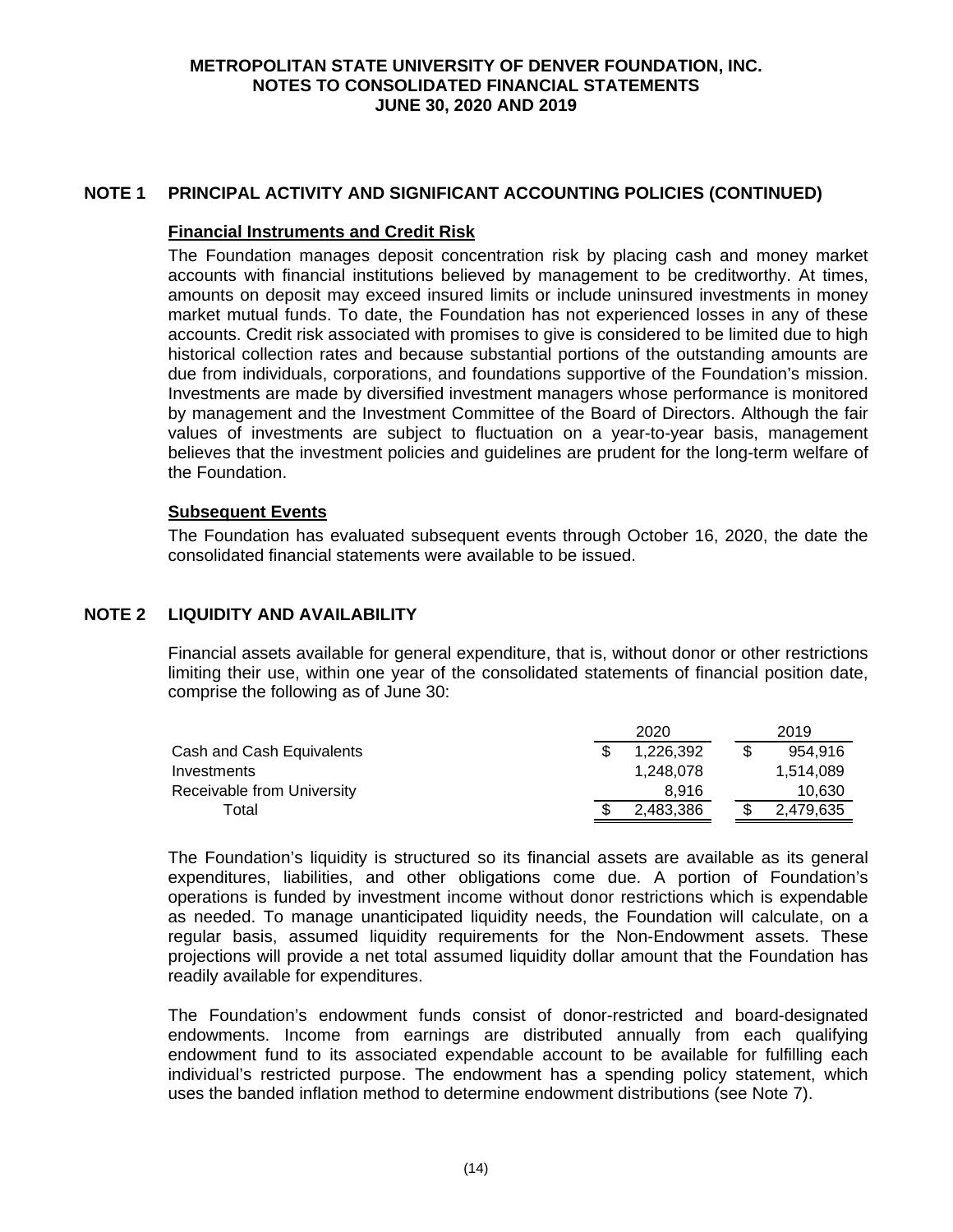## **NOTE 2 LIQUIDITY AND AVAILABILITY (CONTINUED)**

Although no spending is intended from the board-designated endowment (other than amounts appropriated for general expenditures as part of annual endowment spending appropriation), these amounts could be made available if necessary.

## **NOTE 3 FAIR VALUE MEASUREMENTS AND DISCLOSURES**

Certain assets are reported at fair value in the consolidated financial statements. Fair value is the price that would be received to sell an asset in an orderly transaction in the principal, or most advantageous, market at the measurement date under current market conditions regardless of whether that price is directly observable or estimated using another valuation technique. Inputs used to determine fair value refer broadly to the assumptions that market participants would use in pricing the asset, including assumptions about risk. Inputs may be observable or unobservable. Observable inputs are inputs that reflect the assumptions market participants would use in pricing the asset based on market data obtained from sources independent of the reporting entity. Unobservable inputs are inputs that reflect the reporting entity's own assumptions about the assumptions market participants would use in pricing the asset based on the best information available. A three-tier hierarchy categorizes the inputs as follows:

*Level 1* – Quoted prices (unadjusted) in active markets for identical assets that the Foundation can access at the measurement date.

*Level 2* – Inputs other than quoted prices included within Level 1 that are observable for the asset, either directly or indirectly. These include quoted prices for similar assets in active markets, quoted prices for identical or similar assets in markets that are not active, inputs other than quoted prices that are observable for the asset, and marketcorroborated inputs.

*Level 3* – Unobservable inputs for the asset. In these situations, the Foundation develops inputs using the best information available in the circumstances.

In some cases, the inputs used to measure the fair value of an asset might be categorized within different levels of the fair value hierarchy. In those cases, the fair value measurement is categorized in its entirety in the same level of the fair value hierarchy as the lowest level input that is significant to the entire measurement. Assessing the significance of a particular input to entire measurement requires judgment, taking into account factors specific to the asset. The categorization of an asset within the hierarchy is based upon the pricing transparency of the asset and does not necessarily correspond to the Foundation's assessment of the quality, risk or liquidity profile of the asset.

A significant portion of the Foundation's investment assets are classified within Level 1 because they are comprised of open-end mutual funds and investment trusts with readily determinable fair values based on daily redemption values.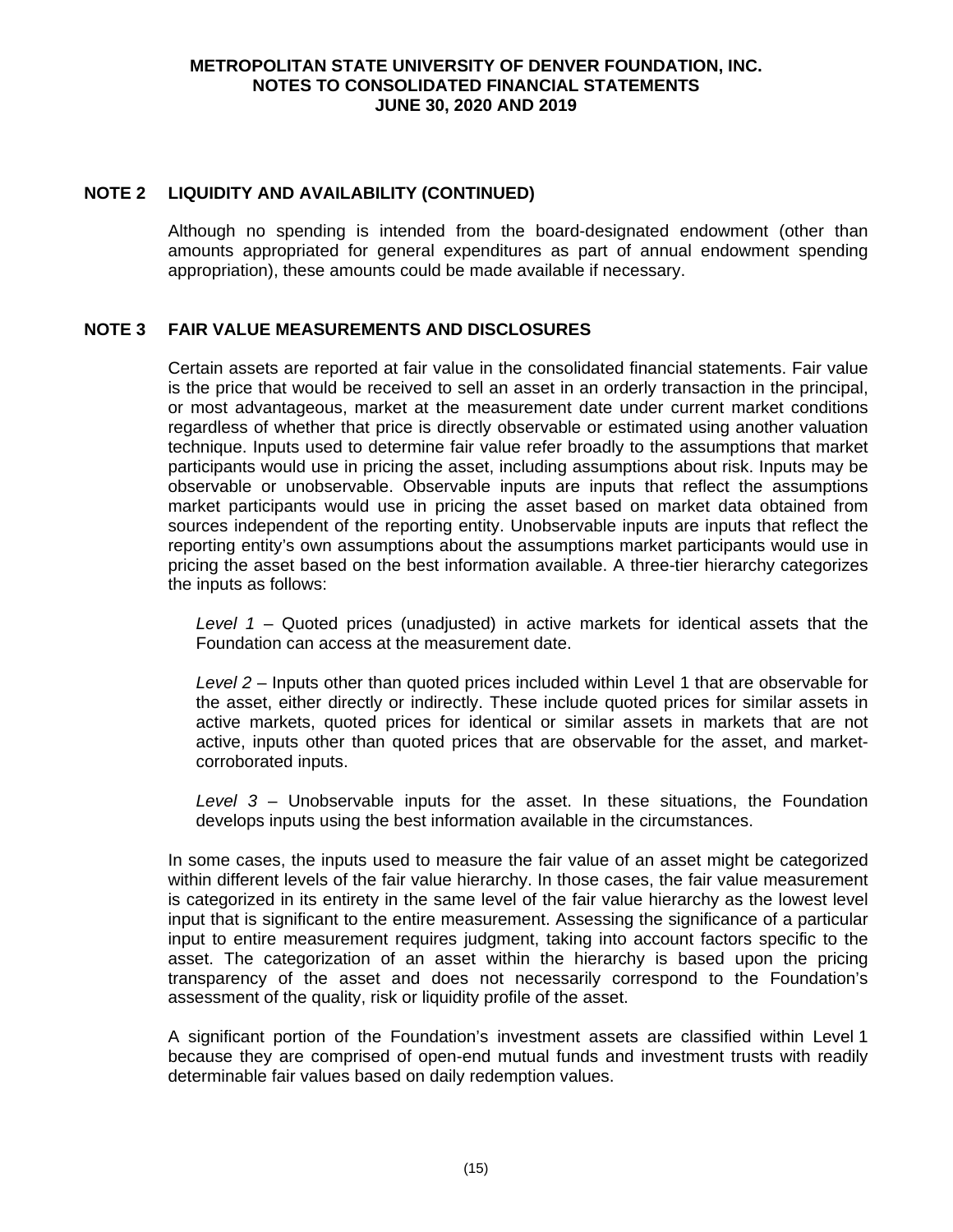#### **NOTE 3 FAIR VALUE MEASUREMENTS AND DISCLOSURES (CONTINUED)**

The fair value of the Foundation's investment in private equity is reported at fair value, as determined by the Foundation, utilizing the most current information provided by the investee. This is considered to be a Level 3 measurement.

The Foundation uses net asset value (NAV) per share, or its equivalent, such as member units, as a practical expedient to estimate the fair value of a limited liability company, which does not have a readily determinable fair value. The investment, which is valued using NAV per share as practical expedient is not classified in the fair value hierarchy.

The following table presents assets measured at fair value on a recurring basis, except those measured at cost or by using NAV per share as a practical expedient, as identified below, at June 30:

|                                       |                  |                    |                       |                         | 2020        |    |                                              |              |             |
|---------------------------------------|------------------|--------------------|-----------------------|-------------------------|-------------|----|----------------------------------------------|--------------|-------------|
|                                       |                  |                    |                       |                         |             |    | Fair Value Measurements at Report Date Using |              |             |
|                                       |                  |                    | Quoted                |                         |             |    |                                              |              |             |
|                                       |                  |                    | Prices in             |                         | Significant |    |                                              |              |             |
|                                       |                  |                    | <b>Active Markets</b> |                         | Other       |    | Significant                                  |              |             |
|                                       |                  |                    | for Identical         |                         | Observable  |    | Unobservable                                 |              | Investments |
|                                       |                  |                    | Assets                |                         | Inputs      |    | Inputs                                       |              | Measured at |
|                                       | Total            |                    | (Level 1)             |                         | (Level 2)   |    | (Level 3)                                    |              | <b>NAV</b>  |
| Investments:                          |                  |                    |                       |                         |             |    |                                              |              |             |
| Cash and Money Market Funds (at Cost) | \$<br>1,205,908  | \$                 |                       | \$                      |             | \$ |                                              | \$           |             |
| <b>Fixed Income Mutual Funds</b>      |                  |                    |                       |                         |             |    |                                              |              |             |
| U.S. Government Securities            | 1,415,860        |                    | 1,415,860             |                         |             |    |                                              |              |             |
| Bond                                  | 1,464,736        |                    | 1,464,736             |                         |             |    |                                              |              |             |
| High-Yield Bond                       | 310,038          |                    | 310,038               |                         |             |    |                                              |              |             |
| Equity and Other Mutual Funds         |                  |                    |                       |                         |             |    |                                              |              |             |
| U.S. Common Stocks                    | 2,357,583        |                    | 2,357,583             |                         |             |    |                                              |              |             |
| Small to Mid-Cap Equity               | 800,104          |                    | 800,104               |                         |             |    |                                              |              |             |
| <b>International Equity</b>           | 601,996          |                    | 601,996               |                         |             |    |                                              |              |             |
| <b>Emerging Market</b>                | 302,073          |                    | 302,073               |                         |             |    |                                              |              |             |
| <b>Futures and Commodity</b>          | 203,317          |                    | 203,317               |                         |             |    |                                              |              |             |
| <b>Real Estate Investment Trusts</b>  | 84,553           |                    | 84,553                |                         |             |    |                                              |              |             |
| <b>Limited Partnership</b>            | 184,300          |                    |                       |                         |             |    |                                              |              | 184,300     |
| <b>Private Equity</b>                 | 9,210            |                    |                       |                         |             |    | 9,210                                        |              |             |
| Total                                 | 8,939,678        | $\mathbf{\hat{s}}$ | 7,540,260             | $\overline{\mathbf{3}}$ |             | \$ | 9,210                                        | $\mathbf{s}$ | 184,300     |
|                                       |                  |                    |                       |                         |             |    |                                              |              |             |
| <b>Endowment Investments:</b>         |                  |                    |                       |                         |             |    |                                              |              |             |
| Cash and Money Market Funds (at Cost) | \$<br>657,751    | \$                 |                       | \$                      |             | \$ |                                              | \$           |             |
| <b>Fixed Income Mutual Funds</b>      |                  |                    |                       |                         |             |    |                                              |              |             |
| U.S. Government Securities            | 728,573          |                    | 728,573               |                         |             |    |                                              |              |             |
| Bond                                  | 3,632,907        |                    | 3,632,907             |                         |             |    |                                              |              |             |
| High-Yield Bond                       | 703,180          |                    | 703,180               |                         |             |    |                                              |              |             |
| Equity and Other Mutual Funds         |                  |                    |                       |                         |             |    |                                              |              |             |
| U.S. Common Stocks                    | 5,640,861        |                    | 5,640,861             |                         |             |    |                                              |              |             |
| Small to Mid-Cap Equity               | 1,914,267        |                    | 1,914,267             |                         |             |    |                                              |              |             |
| <b>International Equity</b>           | 1,504,378        |                    | 1,504,378             |                         |             |    |                                              |              |             |
| <b>Emerging Market</b>                | 747,479          |                    | 747,479               |                         |             |    |                                              |              |             |
| <b>Futures and Commodity</b>          | 844,128          |                    | 844,128               |                         |             |    |                                              |              |             |
| <b>Real Estate Investment Trusts</b>  | 189,620          |                    | 189,620               |                         |             |    |                                              |              |             |
| <b>Limited Partnership</b>            | 179,803          |                    |                       |                         |             |    |                                              |              | 179,803     |
| Total                                 | \$<br>16,742,947 | \$                 | 15,905,393            | \$                      |             | \$ |                                              | \$           | 179,803     |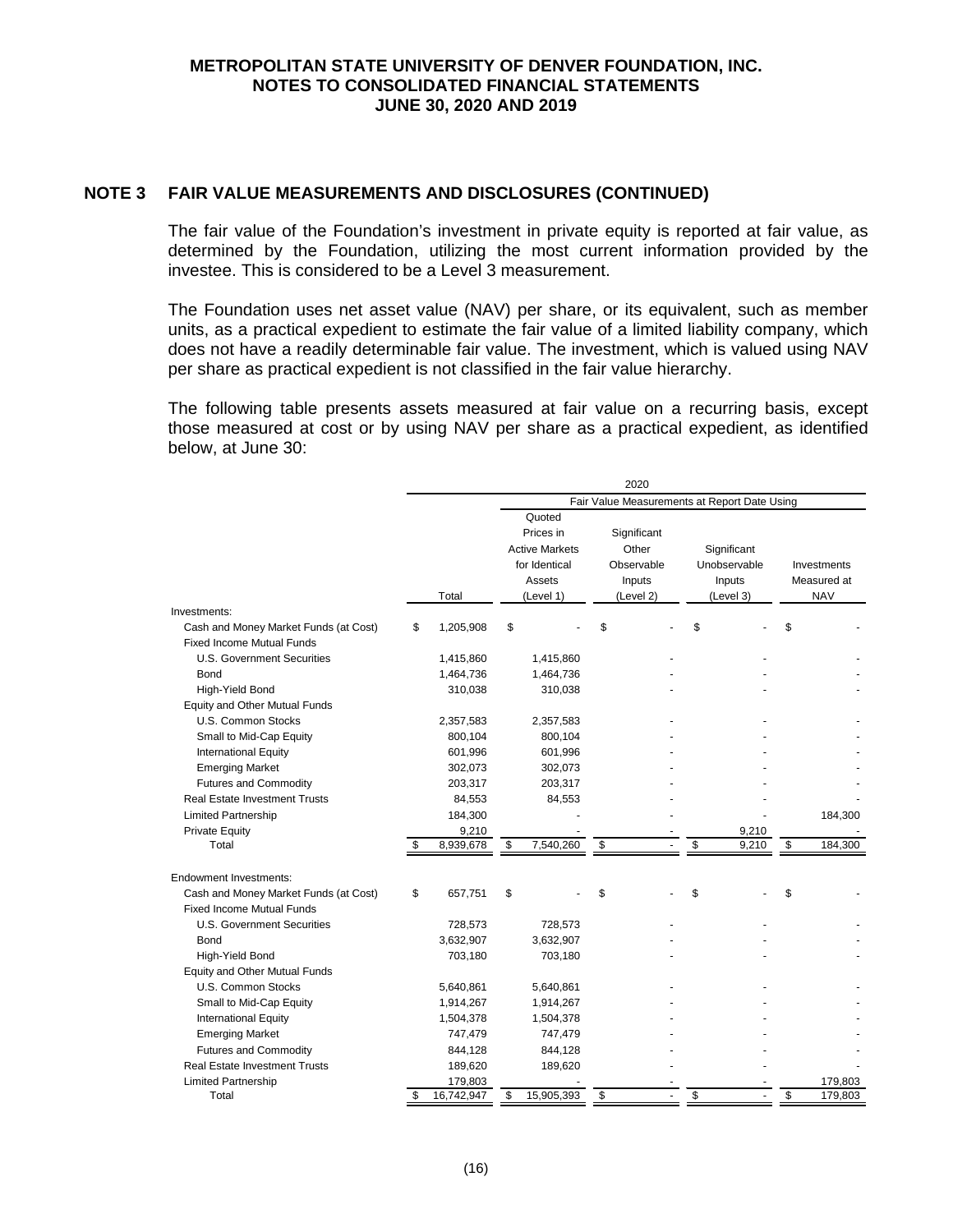# **NOTE 3 FAIR VALUE MEASUREMENTS AND DISCLOSURES (CONTINUED)**

The following table presents assets measured at fair value on a recurring basis, except those measured at cost or by using NAV per share as a practical expedient, as identified below, at June 30:

|                                                                           |    |            |                                                                                      | 2019                                                      |                                                    |                                          |
|---------------------------------------------------------------------------|----|------------|--------------------------------------------------------------------------------------|-----------------------------------------------------------|----------------------------------------------------|------------------------------------------|
|                                                                           |    |            |                                                                                      |                                                           | Fair Value Measurements at Report Date Using       |                                          |
|                                                                           |    | Total      | Quoted<br>Prices in<br><b>Active Markets</b><br>for Identical<br>Assets<br>(Level 1) | Significant<br>Other<br>Observable<br>Inputs<br>(Level 2) | Significant<br>Unobservable<br>Inputs<br>(Level 3) | Investments<br>Measured at<br><b>NAV</b> |
| Investments:                                                              |    |            |                                                                                      |                                                           |                                                    |                                          |
| Cash and Money Market Funds (at Cost)<br><b>Fixed Income Mutual Funds</b> | \$ | 747,749    | \$                                                                                   | \$                                                        | \$                                                 | \$                                       |
| U.S. Government Securities                                                |    | 1,858,489  | 1,858,489                                                                            |                                                           |                                                    |                                          |
| Bond                                                                      |    | 1,403,267  | 1,403,267                                                                            |                                                           |                                                    |                                          |
| High-Yield Bond                                                           |    | 281,747    | 281,747                                                                              |                                                           |                                                    |                                          |
| Equity and Other Mutual Funds                                             |    |            |                                                                                      |                                                           |                                                    |                                          |
| U.S. Common Stocks                                                        |    | 1,973,682  | 1,973,682                                                                            |                                                           |                                                    |                                          |
| Small to Mid-Cap Equity                                                   |    | 812,496    | 812,496                                                                              |                                                           |                                                    |                                          |
| <b>International Equity</b>                                               |    | 707,701    | 707,701                                                                              |                                                           |                                                    |                                          |
| <b>Emerging Market</b>                                                    |    | 293,700    | 293,700                                                                              |                                                           |                                                    |                                          |
| <b>Futures and Commodity</b>                                              |    | 322,260    | 322,260                                                                              |                                                           |                                                    |                                          |
| <b>Real Estate Investment Trusts</b>                                      |    | 126,056    | 126,056                                                                              |                                                           |                                                    |                                          |
| <b>Limited Partnership</b>                                                |    | 248,047    |                                                                                      |                                                           |                                                    | 248,047                                  |
| <b>Private Equity</b>                                                     |    | 70,275     |                                                                                      |                                                           | 70,275                                             |                                          |
| Total                                                                     |    | 8,845,469  | \$<br>7,779,398                                                                      | \$                                                        | \$<br>70,275                                       | \$<br>248,047                            |
| <b>Endowment Investments:</b>                                             |    |            |                                                                                      |                                                           |                                                    |                                          |
| Cash and Money Market Funds (at Cost)                                     | \$ | 1,611,311  | \$                                                                                   | \$                                                        | \$                                                 | \$                                       |
| <b>Fixed Income Mutual Funds</b>                                          |    |            |                                                                                      |                                                           |                                                    |                                          |
| U.S. Government Securities                                                |    | 718,711    | 718,711                                                                              |                                                           |                                                    |                                          |
| Bond                                                                      |    | 2,957,949  | 2,957,949                                                                            |                                                           |                                                    |                                          |
| High-Yield Bond                                                           |    | 687,424    | 687,424                                                                              |                                                           |                                                    |                                          |
| <b>Equity and Other Mutual Funds</b>                                      |    |            |                                                                                      |                                                           |                                                    |                                          |
| U.S. Common Stocks                                                        |    | 4,154,365  | 4,154,365                                                                            |                                                           |                                                    |                                          |
| Small to Mid-Cap Equity                                                   |    | 1,775,025  | 1,775,025                                                                            |                                                           |                                                    |                                          |
| International Equity                                                      |    | 1,492,787  | 1,492,787                                                                            |                                                           |                                                    |                                          |
| <b>Emerging Market</b>                                                    |    | 641,565    | 641,565                                                                              |                                                           |                                                    |                                          |
| <b>Futures and Commodity</b>                                              |    | 869,507    | 869,507                                                                              |                                                           |                                                    |                                          |
| <b>Real Estate Investment Trusts</b>                                      |    | 277,083    | 277,083                                                                              |                                                           |                                                    |                                          |
| <b>Limited Partnership</b>                                                |    | 239,059    |                                                                                      |                                                           |                                                    | 239,059                                  |
| Total                                                                     | S  | 15,424,786 | \$<br>13,574,416                                                                     | \$                                                        | \$                                                 | \$<br>239,059                            |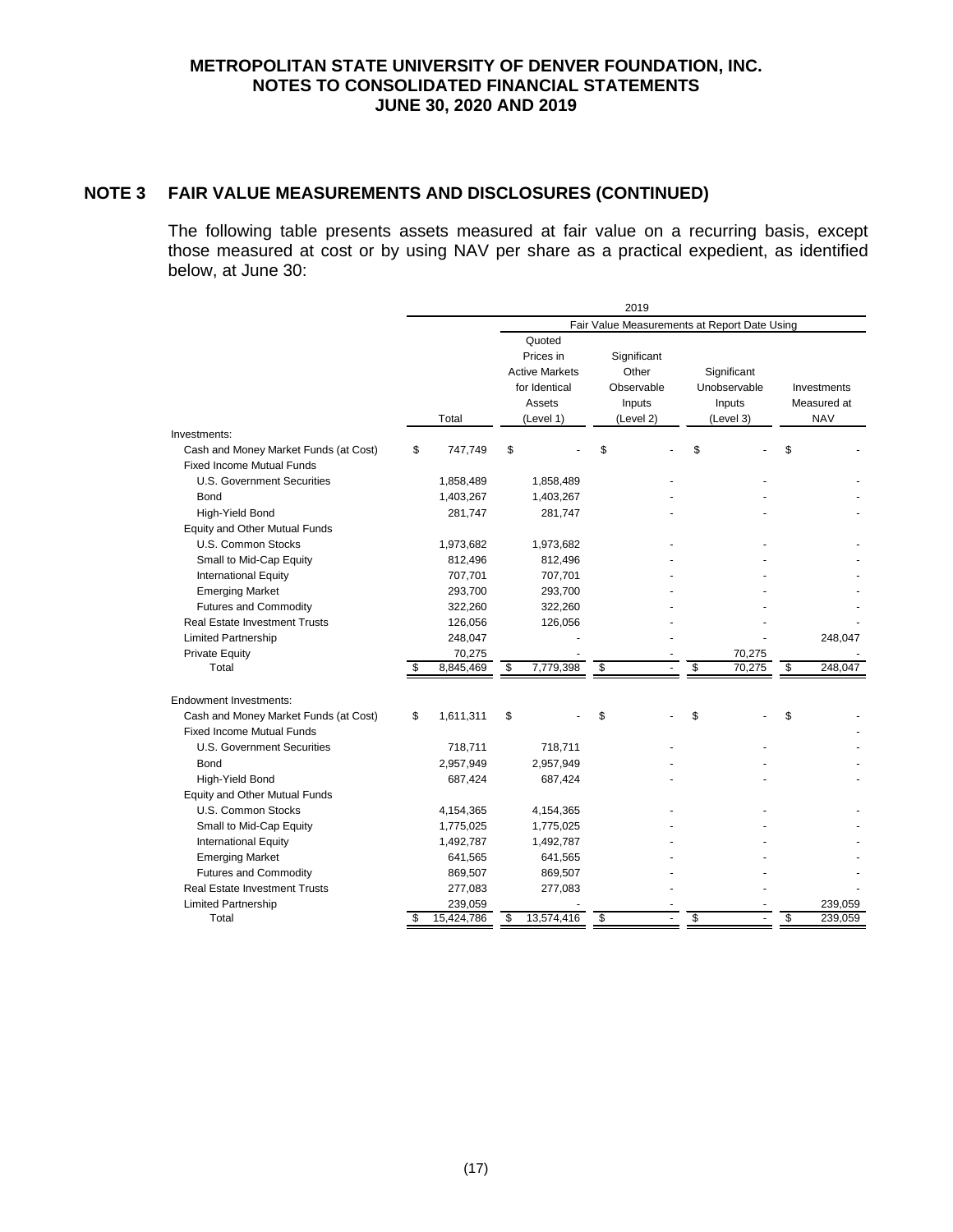# **NOTE 3 FAIR VALUE MEASUREMENTS AND DISCLOSURES (CONTINUED)**

Below is a reconciliation of the beginning and ending balances of the assets measured at fair value on a recurring basis using significant unobservable inputs (Level 3) for the years ended June 30:

|                                                                                                                                                                         | 2020                                                                                               |                                                                                                    |                   |                    |  |  |  |  |  |
|-------------------------------------------------------------------------------------------------------------------------------------------------------------------------|----------------------------------------------------------------------------------------------------|----------------------------------------------------------------------------------------------------|-------------------|--------------------|--|--|--|--|--|
|                                                                                                                                                                         |                                                                                                    | Fair Value Measurement at<br><b>Report Date Using Significant</b><br>Unobservable Inputs (Level 3) |                   |                    |  |  |  |  |  |
|                                                                                                                                                                         |                                                                                                    | <b>Beneficial Interest</b><br>in Charitable<br>Trust                                               | Private<br>Equity |                    |  |  |  |  |  |
| Balance - Beginning of Year<br>Net Realized and Unrealized Loss<br><b>Distributions</b>                                                                                 | \$                                                                                                 |                                                                                                    | \$                | 70,275<br>(61,065) |  |  |  |  |  |
| Balance - End of Year                                                                                                                                                   |                                                                                                    |                                                                                                    |                   | 9,210              |  |  |  |  |  |
| Unrealized Loss Included in Net Investment Return and<br>Change in Beneficial Interest in the Statement of Activities<br>Relating to Assets Still Held at June 30, 2020 |                                                                                                    |                                                                                                    |                   | (61,065)           |  |  |  |  |  |
|                                                                                                                                                                         |                                                                                                    |                                                                                                    | 2019              |                    |  |  |  |  |  |
|                                                                                                                                                                         | Fair Value Measurement at<br><b>Report Date Using Significant</b><br>Unobservable Inputs (Level 3) |                                                                                                    |                   |                    |  |  |  |  |  |
|                                                                                                                                                                         |                                                                                                    | <b>Beneficial Interest</b><br>in Charitable<br>Trust                                               |                   | Private<br>Equity  |  |  |  |  |  |
| Balance - Beginning of Year<br>Net Realized and Unrealized Gain (Loss)<br><b>Distributions</b>                                                                          | \$                                                                                                 | 151,946<br>60,151<br>(212,097)                                                                     | \$                | 79,496<br>(9,221)  |  |  |  |  |  |
| Balance - End of Year                                                                                                                                                   |                                                                                                    |                                                                                                    |                   | 70.275             |  |  |  |  |  |
| Unrealized Gain (Loss) Included in Net Investment Return and<br>Change in Beneficial Interest in the Statement of Activities                                            |                                                                                                    |                                                                                                    |                   |                    |  |  |  |  |  |
| Relating to Assets Still Held at June 30, 2019                                                                                                                          |                                                                                                    |                                                                                                    |                   | (9,221)            |  |  |  |  |  |

The Foundation has an investment in a limited liability company that calculates NAV per share, with a fair value of, \$364,103 and 487,106 at June 30, 2020 and 2019, respectively. Redemptions are permitted monthly and quarterly with a 90-day redemption notice. The Foundation has no unfunded commitments as of June 30, 2020 and 2019. The investment's objective is to provide exposure to European and U.S. subinvestment grade corporate debt while seeking to achieve total returns with modest volatility and focusing on capital preservation and risk mitigation.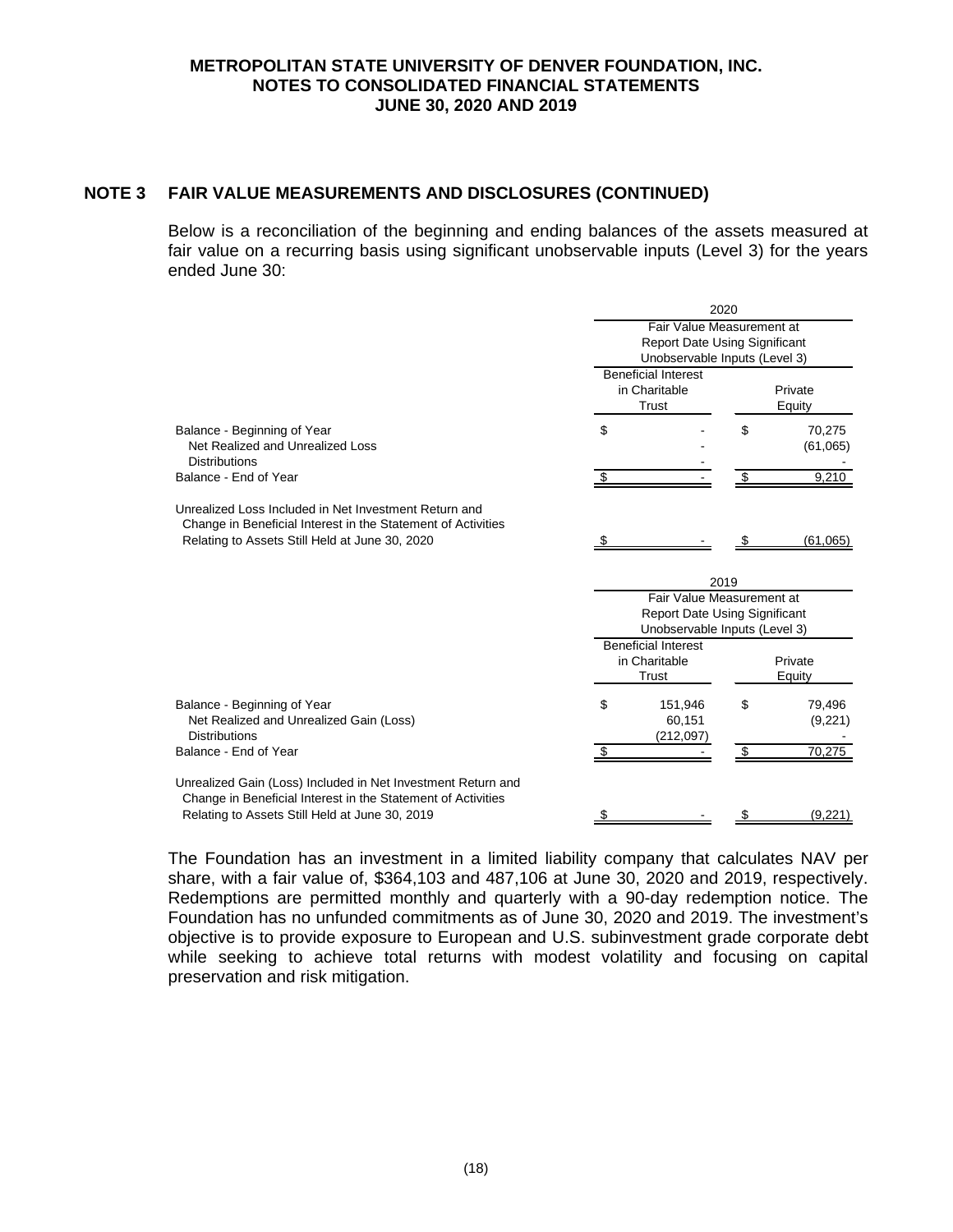#### **NOTE 4 PROMISES TO GIVE**

Unconditional promises to give are estimated to be collected as follows at June 30:

|                                                    |   | 2020      |   | 2019      |
|----------------------------------------------------|---|-----------|---|-----------|
| Within One Year                                    | S | 2,160,073 | S | 1,114,309 |
| In One to Five Years                               |   | 851,749   |   | 1,762,634 |
| Over Five Years                                    |   |           |   | 4,256     |
| Total                                              |   | 3,011,822 |   | 2,881,199 |
| Less: Discount to Net Present Value at             |   |           |   |           |
| Rates Ranging from 3.25% to 5.50%                  |   | (48, 892) |   | (110,696) |
| Less: Allowance for Uncollectible Promises to Give |   | (25,000)  |   | (25,000)  |
| Total                                              |   | 2,937,930 |   | 2,745,503 |

Promises to give appear as follows in the consolidated statements of financial position:

|                                 | 2020      |  | 2019      |
|---------------------------------|-----------|--|-----------|
| Promises to Give, Net           | 1.624.727 |  | 1.279.201 |
| Endowment Promises to Give. Net | 1.313.203 |  | 1.466.302 |
| Total                           | 2.937.930 |  | 2.745.503 |

At June 30, 2020 and 2019, four donors accounted for 55% and 66% of total promises to give, respectively.

## **NOTE 5 PROPERTY AND EQUIPMENT**

Property and equipment consists of the following at June 30:

|                                     | 2020          |   | 2019       |
|-------------------------------------|---------------|---|------------|
| <b>Center for Visual Arts</b>       |               |   |            |
| Land                                | \$<br>456,400 | S | 456,400    |
| <b>Building</b>                     | 1,023,472     |   | 1,023,472  |
| Subtotal                            | 1,479,872     |   | 1,479,872  |
| Less: Accumulated Depreciation      | (371, 620)    |   | (336, 220) |
| Subtotal                            | 1,108,252     |   | 1,143,652  |
| Nondepreciated Artwork              | 261,950       |   | 261,950    |
| <b>Total Property and Equipment</b> | 1,370,202     |   | 1,405,602  |
|                                     |               |   |            |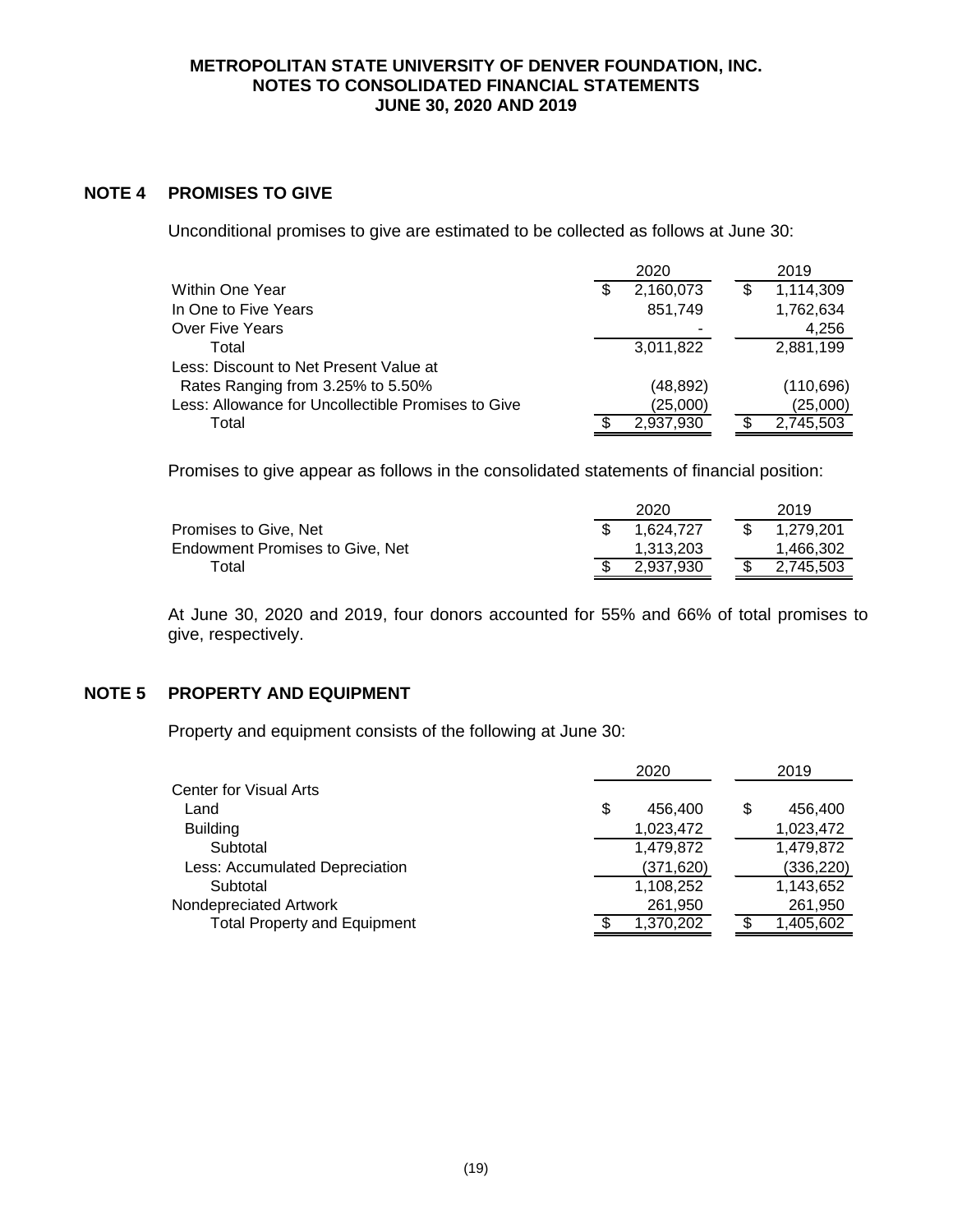## **NOTE 6 LEASES**

During the year ended June 30, 2010, the LLC purchased a commercial building at 965 Santa Fe Drive to house the operations of the CVA. Effective March 1, 2010, the LLC and the University entered into a three-year noncancellable lease which has since been renewed through June 30, 2021. Under the agreement, the University paid annual rent for the years ended June 30, 2020 and 2019 in the amount of \$100,000. In addition to the annual minimum rent, the University reimburses the LLC for actual expenses incurred for the maintenance and operation of the premises, which approximate \$33,000 and \$25,000 for the years ended June 30, 2020 and 2019.

## **NOTE 7 ENDOWMENT**

The Foundation's endowment (Endowment) is composed of 71 individual funds established by donors (Perpetual Endowment) and 135 purpose-restricted quasi-endowment funds (Quasi-Endowment). The funds were established by donors primarily to provide scholarships to eligible students of the University, and to support academic departments, student activities, and other purposes of the University. The Endowment also includes certain net assets without donor restriction that have been designated for endowment by the Board of Directors (Board-Designated Endowment). Perpetual Endowment funds are charitable funds whose principal must be preserved in perpetuity as a condition imposed by the donor. Quasi-Endowment funds are purpose-restricted gifts from donors whose principal is designated by the board and intended to be maintained in perpetuity, but which may be expended in accordance with the University's spending-rate policy, with no requirement that any such expenditure be replenished. Net assets associated with Endowment funds are classified and reported based on the existence or absence of donor-imposed restrictions.

The Foundation's Board of Directors has interpreted the Colorado Uniform Prudent Management of Institutional Funds Act (UPMIFA) as requiring the preservation of the fair values of original Perpetual Endowment gifts, as of each gift date, absent explicit donor instructions to the contrary. At June 30, 2020 and 2019, there were no contrary donor stipulations. As a result of this interpretation, the Foundation retains in perpetuity (a) the original value of initial and subsequent gift amounts (including promises to give net of discount and allowance for doubtful accounts donated to the Endowment and (b) any accumulations to the Endowment made in accordance with the direction of the applicable donor gift instrument at the time the accumulation is added. Donor-restricted amounts not retained in perpetuity are subject to appropriation for expenditure in a manner consistent with the standard of prudence prescribed by UPMIFA. The following factors are considered in making a determination to appropriate or accumulate donor-restricted endowment funds:

- The duration and preservation of the fund
- The purposes of the Foundation and the donor-restricted endowment fund
- General economic conditions
- The possible effect of inflation and deflation
- The expected total return from income and the appreciation of investments
- Other resources of the Foundation
- The investment policies of the Foundation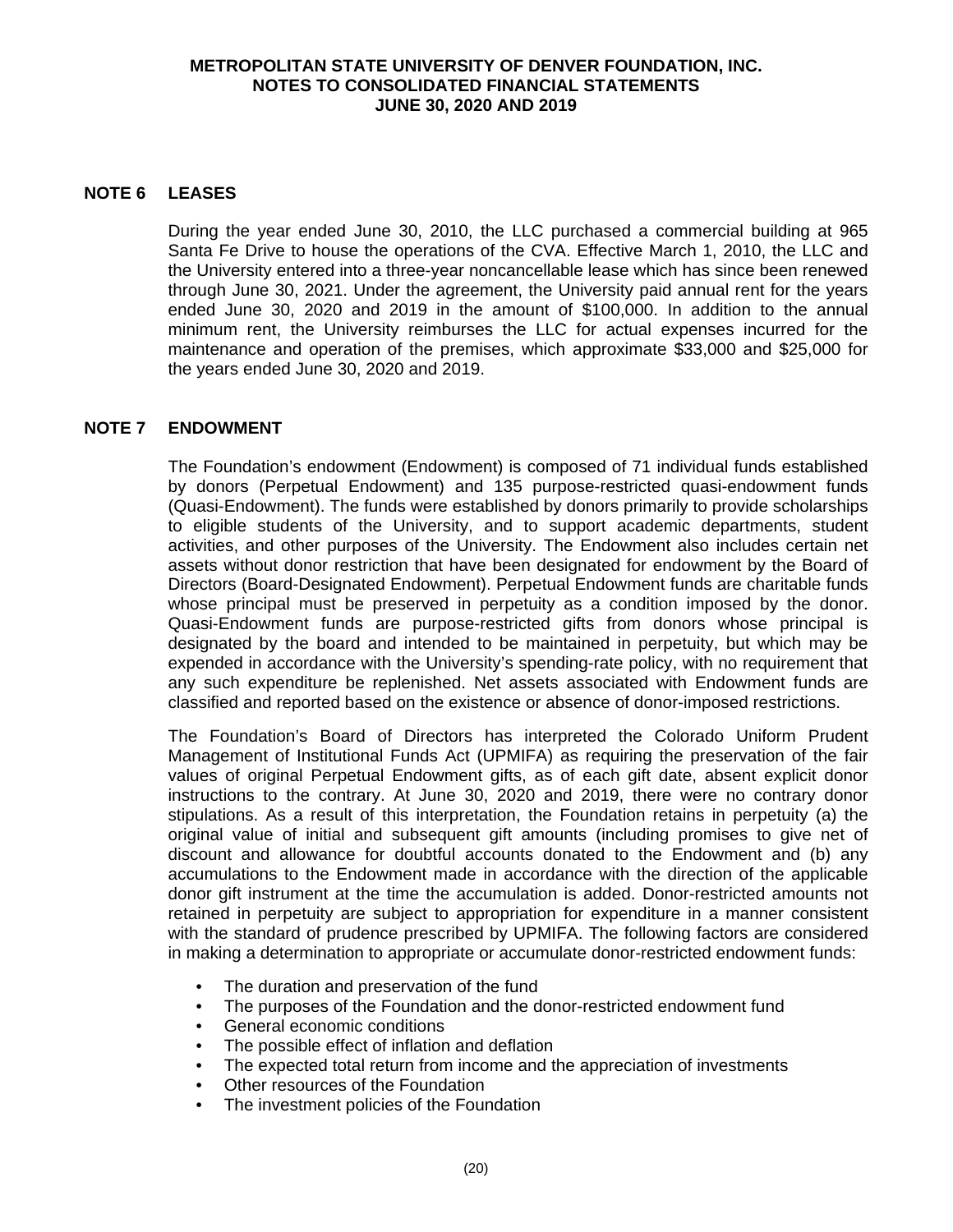# **NOTE 7 ENDOWMENT (CONTINUED)**

The Foundation had the following endowment net asset composition by type of fund as of June 30:

|                                                                                                                     | 2020 |                                     |    |                                          |    |                        |
|---------------------------------------------------------------------------------------------------------------------|------|-------------------------------------|----|------------------------------------------|----|------------------------|
|                                                                                                                     |      | <b>Without Donor</b><br>Restriction |    | <b>With Donor</b><br><b>Restrictions</b> |    | Total                  |
| Board-Designated Endowment Funds<br>Purpose-Restricted Quasi-Endowment Funds                                        | \$   | 979,371                             | \$ | 8,256,610                                | \$ | 979,371<br>8,256,610   |
| Donor-Restricted Endowment Funds:<br>Original Donor-Restricted Gift Amount<br>and Amounts Required to be Maintained |      |                                     |    |                                          |    |                        |
| in Perpetuity by Donor<br><b>Accumulated Investment Gains</b>                                                       |      |                                     |    | 8,516,200<br>303,969                     |    | 8,516,200<br>303,969   |
| Total                                                                                                               |      | 979,371                             | \$ | 17,076,779                               |    | 18,056,150             |
|                                                                                                                     |      |                                     |    | 2019                                     |    |                        |
| Board-Designated Endowment Funds<br>Purpose-Restricted Quasi-Endowment Funds                                        | \$   | 1,000,000                           | \$ | 7,656,833                                | \$ | 1,000,000<br>7,656,833 |
| Donor-Restricted Endowment Funds:<br>Original Donor-Restricted Gift Amount<br>and Amounts Required to be Maintained |      |                                     |    |                                          |    |                        |
| in Perpetuity by Donor<br><b>Accumulated Investment Gains</b>                                                       |      | 23,178                              |    | 7,728,867<br>482,210                     |    | 7,728,867<br>505,388   |
| Total                                                                                                               |      | 1,023,178                           | S  | 15,867,910                               |    | 16,891,088             |

From time to time, certain donor-restricted endowment funds may have fair values less than the amount required to be maintained by donors or by law (underwater endowments). The Foundation has interpreted UPMIFA to permit spending from underwater endowments in accordance with prudent measures required under law. At June 30, 2020 and 2019, deficiencies of \$34,543 and \$1,742 have been reported in net assets with donor restriction on those dates, respectively. The deficiencies resulted from unfavorable market fluctuations. The Foundation has suspended distributions from these funds until such time as the deficiencies are recovered via market returns; however, there is no legal obligation for the Foundation to fund the deficiencies.

# **Investment and Spending Policies**

The Foundation has adopted investment and distribution policies for endowment assets that attempt to provide a predictable stream of funding to programs supported by the endowment. Under this policy, as approved by the Board of Directors, endowment assets are invested in a manner intended to maintain or increase the dollar value of the portfolio after annual distribution expenses and fees in order to provide the benefit intended by donors. To satisfy its long-term rate-of-return objectives, the Foundation relies on a totalreturn strategy in which investment returns are achieved through both capital appreciation (realized and unrealized) and current yield (interest and dividends). The Foundation targets a diversified asset allocation that places a greater emphasis on equity-based investments to achieve its long-term return objectives within prudent risk constraints.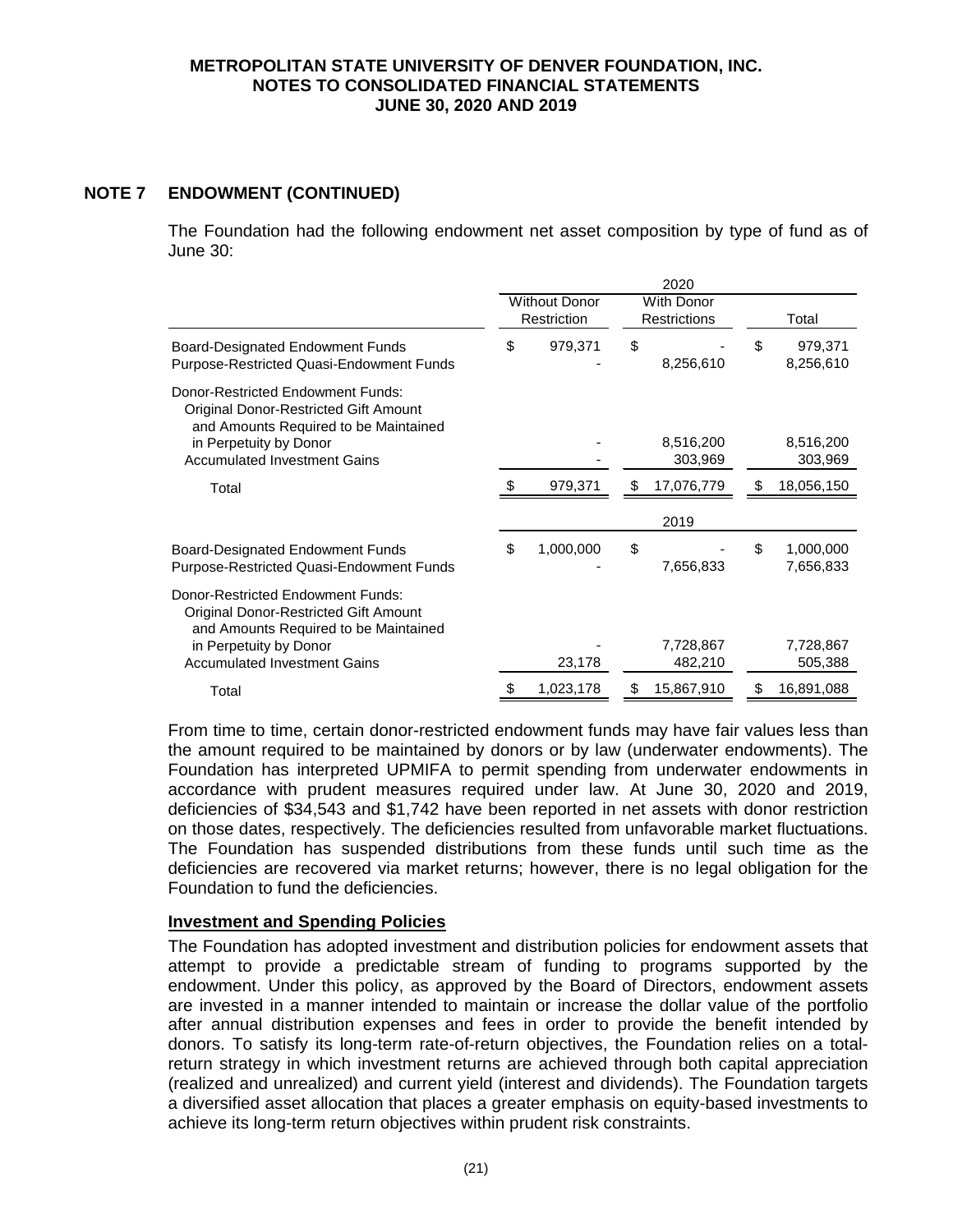#### **NOTE 7 ENDOWMENT (CONTINUED)**

# **Investment and Spending Policies (Continued)**

Effective January 1, 2014, the Foundation adopted a banded inflation method to determine endowment distributions based on the Higher Education Price Index (HEPI), with the resulting rate subject to a minimum of 3% and a maximum of 5%. Barring specific requirements for each individual endowment, distributions from Donor-Restricted Endowments are limited to the excess of the fair values of the Donor-Restricted Endowments over the sum of the original and subsequent gift amounts. In establishing this policy, the Foundation considered the long-term expected return on the Endowment, and set the rate with the objective of maintaining the purchasing power of the Endowment over time.

Changes in Endowment net assets are as follows for the years ended June 30:

|                                                                            |                      | 2020                |                  |
|----------------------------------------------------------------------------|----------------------|---------------------|------------------|
|                                                                            | <b>Without Donor</b> | <b>With Donor</b>   |                  |
|                                                                            | Restriction          | <b>Restrictions</b> | Total            |
| Endowment Net Assets - Beginning of Year                                   | \$<br>1,023,178      | \$<br>15,867,910    | \$<br>16,891,088 |
| Transfers, Net                                                             |                      | 15,369              | 15,369           |
| Investment Return, Net                                                     | (3,807)              | 46,005              | 42,198           |
| Contributions                                                              |                      | 1,696,648           | 1,696,648        |
| Matching Pursuant to Donor Agreements<br>Appropriation of Endowment Assets |                      | 20,000              | 20,000           |
| Pursuant to Spending-Rate Policy                                           | (40,000)             | (623, 310)          | (663, 310)       |
| Change in Donor Intent                                                     |                      | 54,157              | 54,157           |
| Endowment Net Assets - End of Year                                         | 979,371              | \$<br>17,076,779    | \$<br>18,056,150 |
|                                                                            |                      | 2019                |                  |
| Endowment Net Assets - Beginning of Year                                   | \$                   | \$<br>13,259,727    | \$<br>13,259,727 |
| Investment Return, Net                                                     | 23,178               | 265,574             | 288,752          |
| Contributions                                                              |                      | 2,157,827           | 2,157,827        |
| <b>Board-Designations</b>                                                  | 1,000,000            |                     | 1,000,000        |
| Distributions from Beneficial Interest in                                  |                      |                     |                  |
| Charitable Trusts Held by Others                                           |                      | 212,097             | 212,097          |
| Matching Pursuant to Donor Agreements                                      |                      | 166,067             | 166,067          |
| Appropriation of Endowment Assets                                          |                      |                     |                  |
| Pursuant to Spending-Rate Policy                                           |                      | (250, 343)          | (250, 343)       |
| Change in Donor Intent                                                     |                      | 56,961              | 56,961           |
| Endowment Net Assets - End of Year                                         | \$<br>1,023,178      | \$<br>15,867,910    | \$<br>16,891,088 |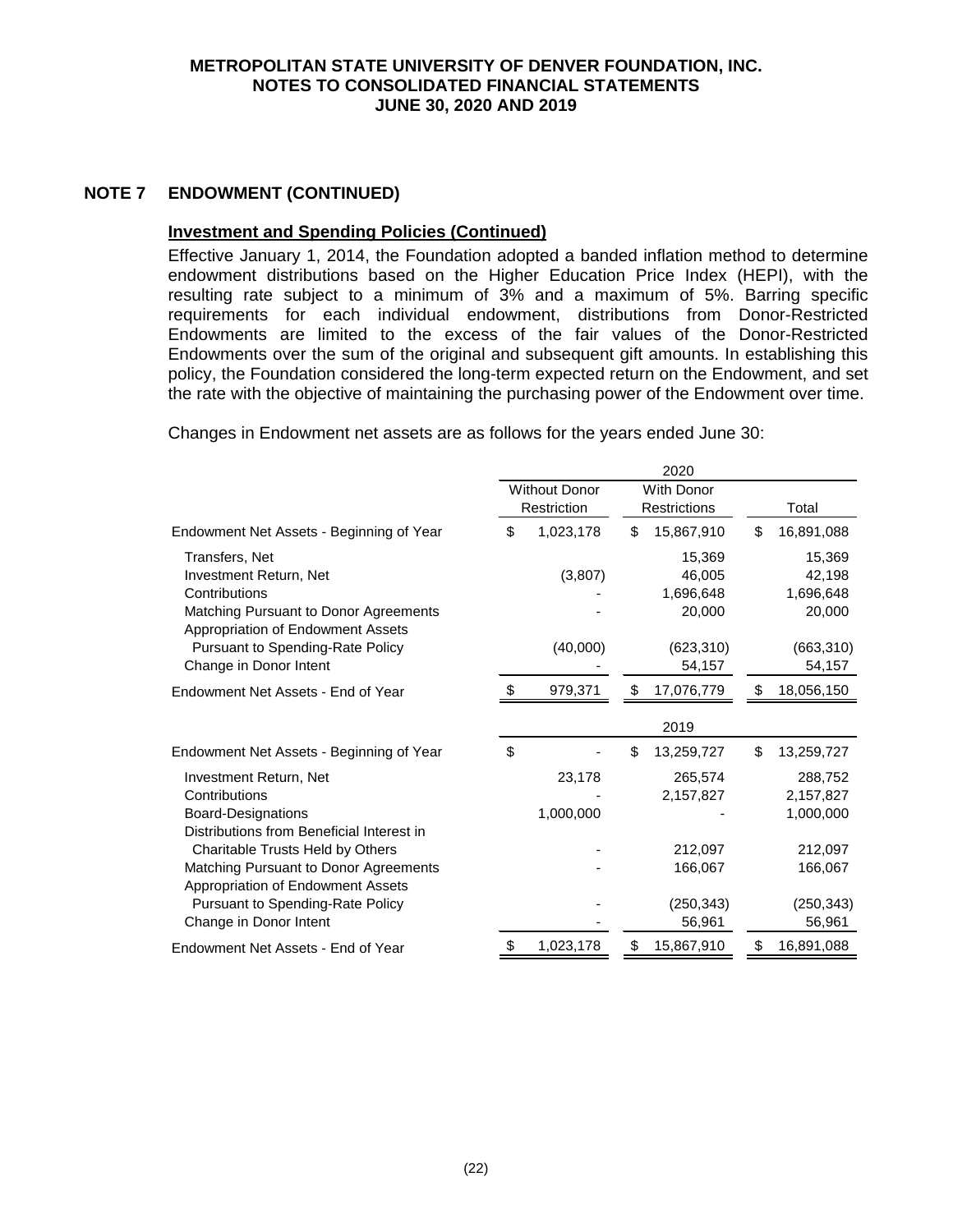# **NOTE 8 NET ASSETS WITH DONOR RESTRICTIONS**

Net assets with donor restrictions are restricted for the following purposes or periods:

|                                                                                                        |    | 2020       | 2019             |
|--------------------------------------------------------------------------------------------------------|----|------------|------------------|
| Subject to Expenditure for Specified Purpose:                                                          |    |            |                  |
| Scholarships                                                                                           | \$ | 2,469,531  | \$<br>2,287,429  |
| Academic, Student, and Other Activities                                                                |    | 5,695,225  | 5,062,251        |
| <b>University Capital Projects</b>                                                                     |    | 163,062    | 215,817          |
| Total                                                                                                  |    | 8,327,818  | 7,565,497        |
| Endowments:                                                                                            |    |            |                  |
| Subject to Appropriation and Expenditure                                                               |    |            |                  |
| Scholarships                                                                                           |    | 151,985    | 236,076          |
| Academic, Student, and Other Activities                                                                |    | 151,985    | 246,134          |
| Total                                                                                                  |    | 303,969    | 482,210          |
| Subject to Expenditure for Specified Purpose<br>Purpose-Restricted Quasi-Endowments                    |    |            |                  |
| Scholarships                                                                                           |    | 7,133,610  | 6,502,279        |
| Academic, Student, and Other Activities                                                                |    | 1,123,000  | 1,154,554        |
| Total                                                                                                  |    | 8,256,610  | 7,656,833        |
| Perpetual in Nature, Earnings from Which are Subject<br>to Endowment Spending Policy and Appropriation |    |            |                  |
| Scholarships                                                                                           |    | 4,873,783  | 4,108,250        |
| Academic, Student, and Other Activities                                                                |    | 3,642,417  | 3,620,617        |
| Total                                                                                                  |    | 8,516,200  | 7,728,867        |
| <b>Total Endowments</b>                                                                                |    | 17,076,779 | 15,867,910       |
| <b>Total Net Assets with Donor Restrictions</b>                                                        | S  | 25,404,597 | \$<br>23,433,407 |

Net assets were released from donor restrictions by incurring expenses satisfying the restricted purpose or by occurrence of the passage of time or other events specified by the donors as follows for the years ended June 30:

|                                                                                       |   | 2020      |   | 2019      |
|---------------------------------------------------------------------------------------|---|-----------|---|-----------|
| Satisfaction of Purpose Restrictions, Including<br><b>Spending-Rate Distributions</b> |   |           |   |           |
| Scholarships                                                                          | S | 1,959,614 | S | 1,791,652 |
| Academic, Student, and Other Activities                                               |   | 2,466,751 |   | 1,914,602 |
| University of Capital Projects                                                        |   | 297.350   |   | 508.540   |
| Extension of Donor Restrictions Under Challenge Match                                 |   |           |   |           |
| Scholarships                                                                          |   | (21, 640) |   | 166,067   |
| Total                                                                                 |   | 4,702,075 |   | 4,048,727 |
|                                                                                       |   |           |   |           |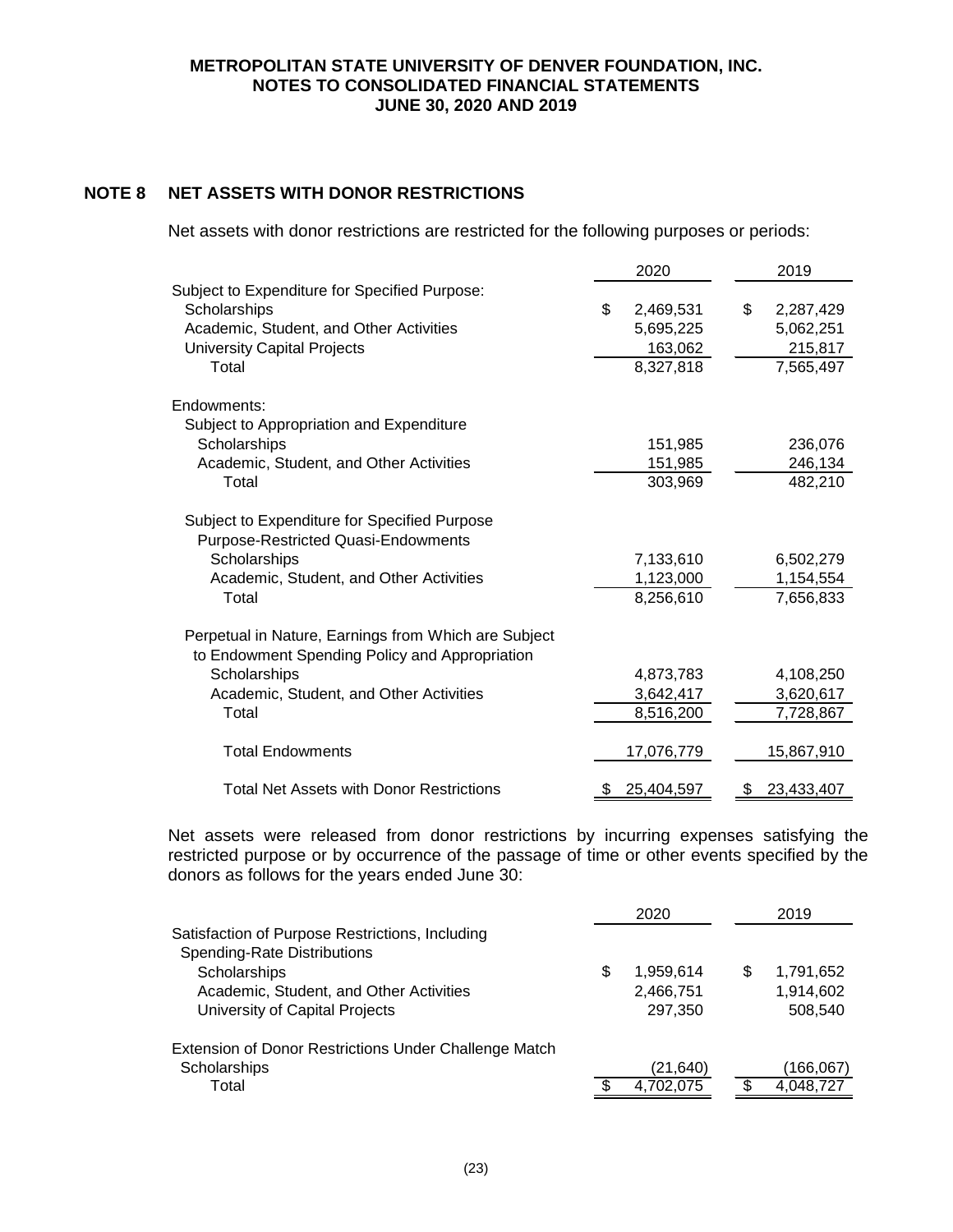## **NOTE 9 BOARD DESIGNATED NET ASSETS**

Board-designated net assets at June 30, consist of the following:

|             | 2020    |  |    | 2019      |
|-------------|---------|--|----|-----------|
| Endowment   | 979.371 |  |    | 1,000,000 |
| Matching    | -       |  |    | 32,500    |
| $\tau$ otal | 979.371 |  | \$ | ,032,500  |

HLC@Metro transferred excess revenues of \$2,000,000 to the Foundation during the year ended June 30, 2017. The Board of Directors designated \$1,000,000 as reserve funding for the establishment of a new School within the University; this designation was changed to a board-designated endowment for a Dean position during the year ended June 30, 2019. The remaining \$1,000,000 was internally designated by management for scholarships and applied to creating matching opportunities for gifts from new or lapsed donors, or stimulating increased levels of support from current donors. During the years ended June 30, 2020 and 2019, \$21,640 and \$166,067, respectively, of the funds were undesignated and used to satisfy the extension of donor restrictions under the challenge match program.

# **NOTE 10 IN-KIND CONTRIBUTIONS AND SERVICES RECEIVED FROM THE UNIVERSITY**

The Foundation received in-kind contributions, and services from the University as follows during the years ended June 30:

|                                               | 2020         |    | 2019      |
|-----------------------------------------------|--------------|----|-----------|
| Program Services:                             |              |    |           |
| <b>Materials</b>                              | \$<br>56,992 | \$ | 56,370    |
| Equipment                                     | 110,180      |    | 90,875    |
| Donor Development                             |              |    |           |
| Development Office Compensations - University | 1,927,251    |    | 1,689,545 |
| <b>Special Events</b>                         |              |    |           |
| Cost of Direct Benefits to Donors             | 3,677        |    | 150,789   |
| Total                                         | 2,098,100    |    | 1,987,579 |
|                                               |              |    |           |

# **NOTE 11 PAYCHECK PROTECTION PROGRAM LOAN**

The Foundation received a loan in the amount of \$71,700 to fund payroll, rent, and utilities through the federal Paycheck Protection Program. This loan may be forgiven subject to compliance and approval based on the timing and use of these funds in accordance with the program administered by the U.S. Small Business Administration. The loan originated on May 3, 2020 at a 1% fixed interest rate. If terms for complete forgiveness are not met, payments are deferred for the first 6 months and then 18 monthly payments are required until paid in full on May 3, 2022. The amount outstanding of the loan as of June 30, 2020 was \$71,700.